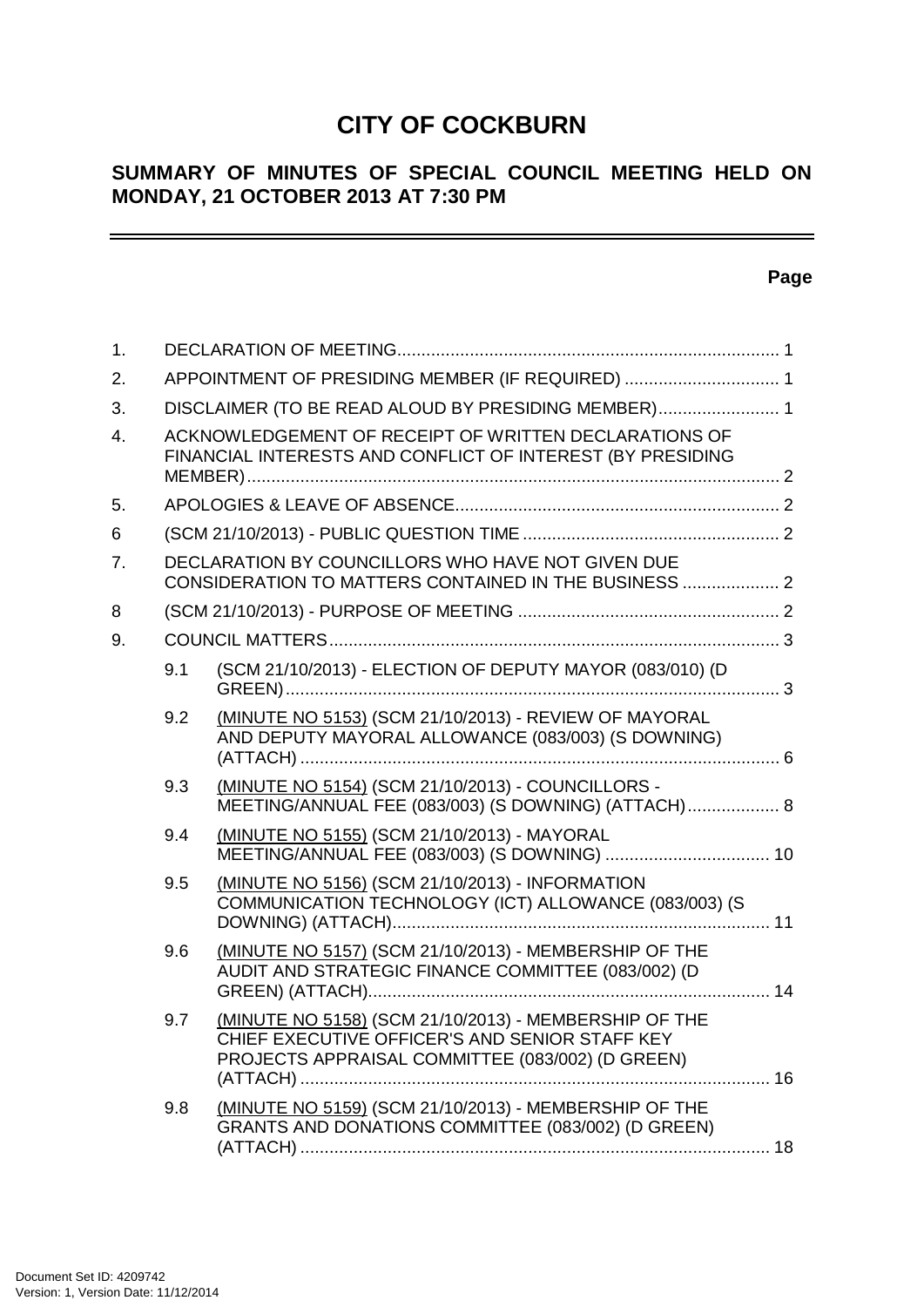|     | 9.9  | (MINUTE NO 5160) (SCM 21/10/2013) - MEMBERSHIP OF THE<br>LOCAL EMERGENCY MANAGEMENT COMMITTEE (083/002) (D                                            | 20 |
|-----|------|-------------------------------------------------------------------------------------------------------------------------------------------------------|----|
|     | 9.10 | (MINUTE NO 5161) (SCM 21/10/2013) - DELEGATED<br>AUTHORITIES, POLICIES AND POSITION STATEMENTS<br>('DAPPS') COMMITTEE (083/002) (D GREEN) (ATTACH) 22 |    |
|     |      | 9.11 (MINUTE NO 5162) (SCM 21/10/2013) - MEMBER<br>REPRESENTATION TO THE SOUTHERN METROPOLITAN<br>REGIONAL COUNCIL ('SMRC') (028/006) (M LITTLETON)   | 24 |
| 10. |      | (MINUTE NO 5163) (SCM 21/10/2013) - RESOLUTION OF COMPLIANCE                                                                                          |    |
| 11  |      |                                                                                                                                                       |    |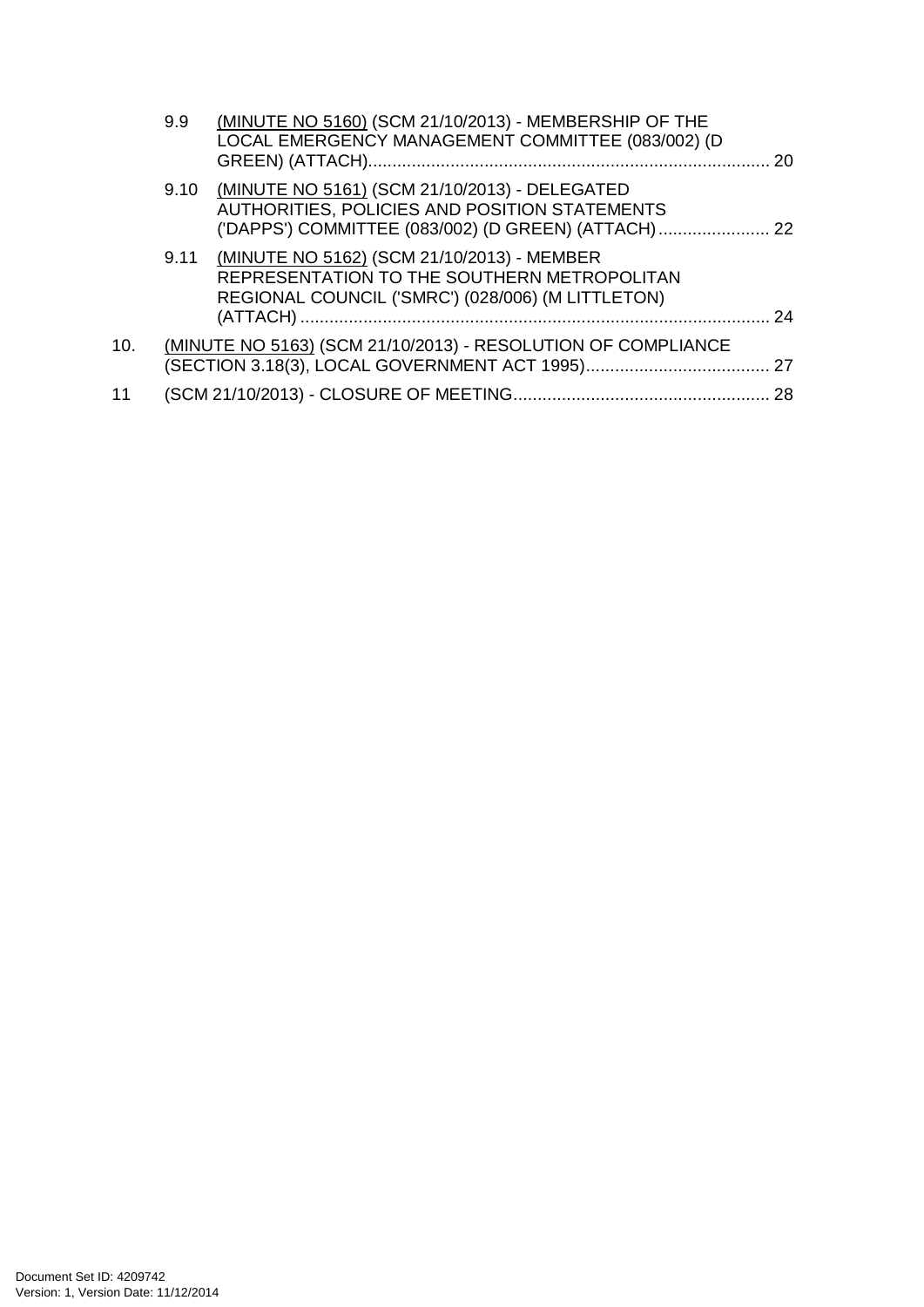# **CITY OF COCKBURN**

# **MINUTES OF SPECIAL COUNCIL MEETING HELD ON MONDAY, 21 OCTOBER 2013 AT 7:30 PM**

#### **PRESENT:**

### **ELECTED MEMBERS**

| Mayor      | (Presiding Member)     |
|------------|------------------------|
| Councillor | (Elected Deputy Mayor) |
| Councillor |                        |
| Councillor |                        |
| Councillor |                        |
| Councillor |                        |
| Councillor |                        |
| Councillor |                        |
| Councillor |                        |
| Councillor |                        |
|            |                        |

#### **IN ATTENDANCE**

| Mr S. Cain            |                          | <b>Chief Executive Officer</b>            |
|-----------------------|--------------------------|-------------------------------------------|
| Mr D. Green           | $\overline{\phantom{0}}$ | Director, Governance & Community Services |
| Mr S. Downing         | $\blacksquare$           | Director, Finance & Corporate Services    |
| Mr M. Littleton       | $\blacksquare$           | Director, Engineering & Works             |
| Mr D. Arndt           | $\blacksquare$           | Director, Planning & Development          |
| Ms S. Seymour-Eyles - |                          | <b>Communications Manager</b>             |
| Mr J Snobar           |                          | Media Liaison Officer                     |
| Ms V. Viljoen         | ۰                        | PA to Chief Executive Officer             |

### **1. DECLARATION OF MEETING**

Presiding Member declared the meeting open at 7.34pm.

### **2. APPOINTMENT OF PRESIDING MEMBER (If required)**

N/A

### **3. DISCLAIMER (To be read aloud by Presiding Member)**

Members of the public, who attend Council Meetings, should not act immediately on anything they hear at the Meetings, without first seeking clarification of Council's position. Persons are advised to wait for written

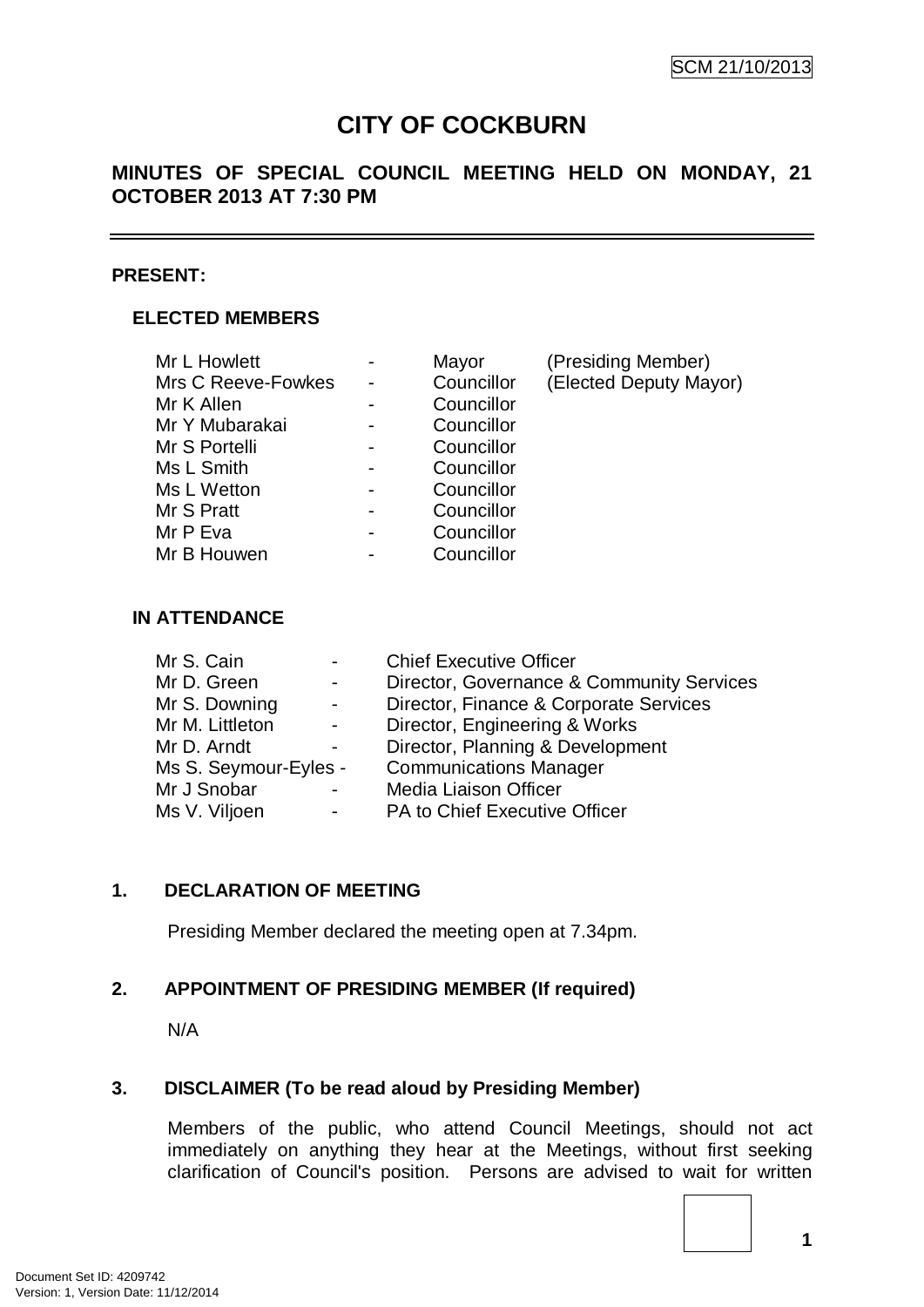advice from the Council prior to taking action on any matter that they may have before Council.

Presiding Member welcomed Council's two newly Elected Members, Clrs Wetton and Eva; and congratulated Clrs Allen, Smith and Houwen on their reelection to Council.

### **4. ACKNOWLEDGEMENT OF RECEIPT OF WRITTEN DECLARATIONS OF FINANCIAL INTERESTS AND CONFLICT OF INTEREST (by Presiding Member)**

Nil

### **5. APOLOGIES & LEAVE OF ABSENCE**

Nil

#### **6 (SCM 21/10/2013) - PUBLIC QUESTION TIME**

#### **Colin Crook – Spearwood**

- Q1 When was the agenda for this meeting made available to the public?
- A1 As advertised in the local paper and on Council notice boards, the agenda was made available to the public on Monday, 21 October 2013, at the front counter of the Administration Building and on the website.
- Q2 How can ten people vote for their own pay?
- A2 State legislation under the Local Government Act 1995 provides that for voting purposes, Elected Members do not have a financial interest in the decision.

### **7. DECLARATION BY COUNCILLORS WHO HAVE NOT GIVEN DUE CONSIDERATION TO MATTERS CONTAINED IN THE BUSINESS**

Nil

### **8 (SCM 21/10/2013) - PURPOSE OF MEETING**

The purpose of the meeting is to consider:

1. The election of the Deputy Mayor;

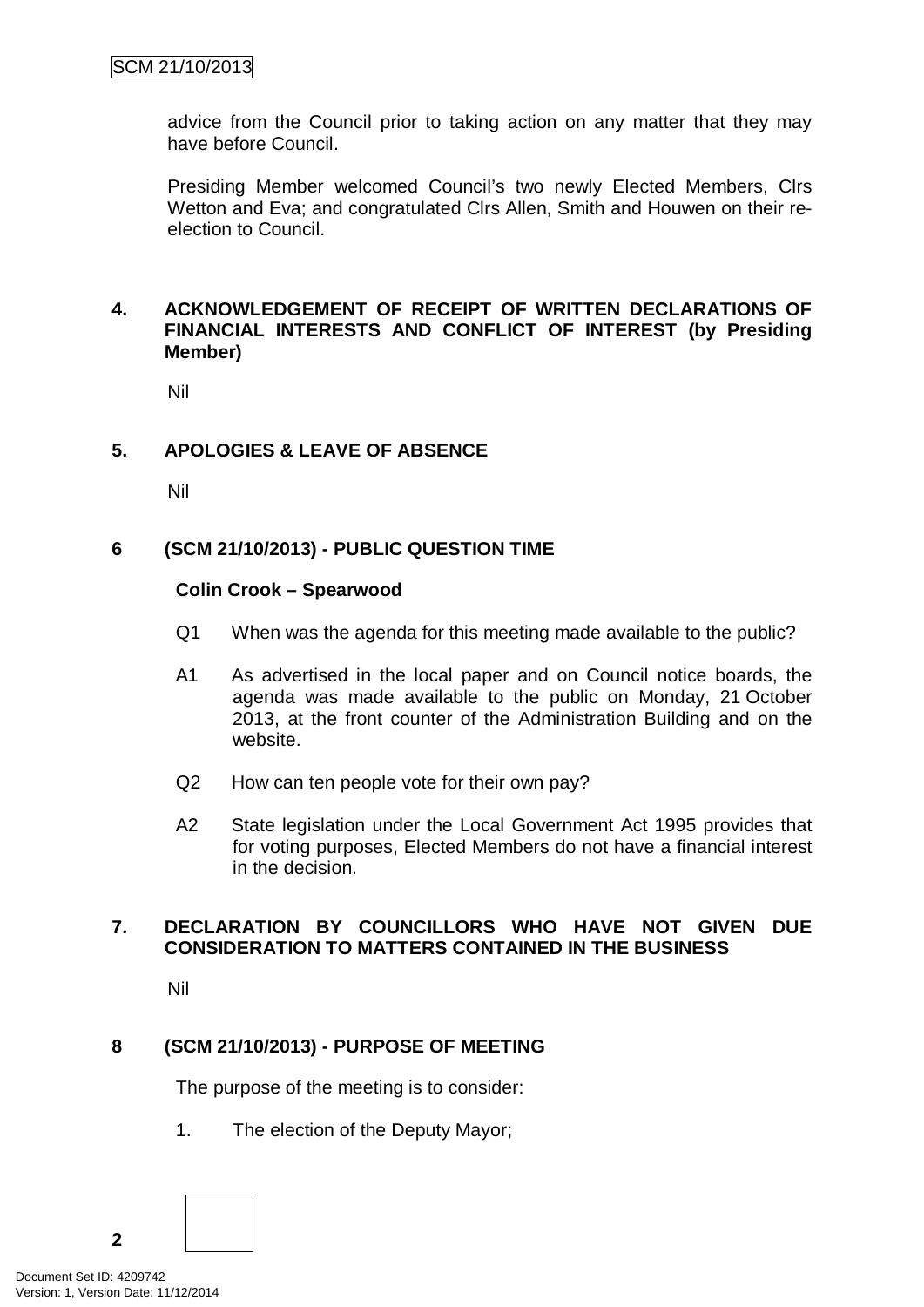- 2. Payment of Elected Members' allowances, as follows:
	- Mayoral and Deputy Mayoral Allowances as per Policy SC14;
	- $\triangleright$  Meeting Attendance Fees Elected Members as per Policy SC1;
	- Elected Members Information Technology and Communication Allowance as per Policy SC15;
- 3. Appointment of Committee Membership to:
	- Audit and Strategic Finance Committee;
	- **▶ Grants and Donations Committee:**
	- Chief Executive Officer's and Senior Staff Key Projects Appraisal Committee;
	- **EXEC** Local Emergency Management Committee;
	- Delegated Authorities, Policies and Position Statements Committee.
- 4. Appointment of a representative to the Southern Metropolitan Regional Council.

### **9. COUNCIL MATTERS**

### **9.1 (SCM 21/10/2013) - ELECTION OF DEPUTY MAYOR (083/010) (D GREEN)**

#### **RECOMMENDATION**

That Council conduct an election for the position of Deputy Mayor, pursuant to Schedule 2.37(1) of the Local Government Act 1995.

At this point of the meeting Mayor Howlett advised that, in accordance with the provisions of the Local Government Act, he had requested that the Chief Executive Officer (CEO) conduct the election. The CEO advised that he had received written nominations for the position of Deputy Mayor from Clr Bart Houwen, Clr Yaz Mubarakai, Clr Stephen Pratt, Clr Carol Reeve-Fowkes and Clr Lee-Anne Smith.

For the purpose of adhering to the Regulations in regard to secret voting, the CEO advised that individual Elected Members would be required to cast their vote for this purpose. The CEO would provide the ballot paper for each Elected Member to complete privately, following which the ballot paper would be delivered to the nominated desk and placed in the ballot box.

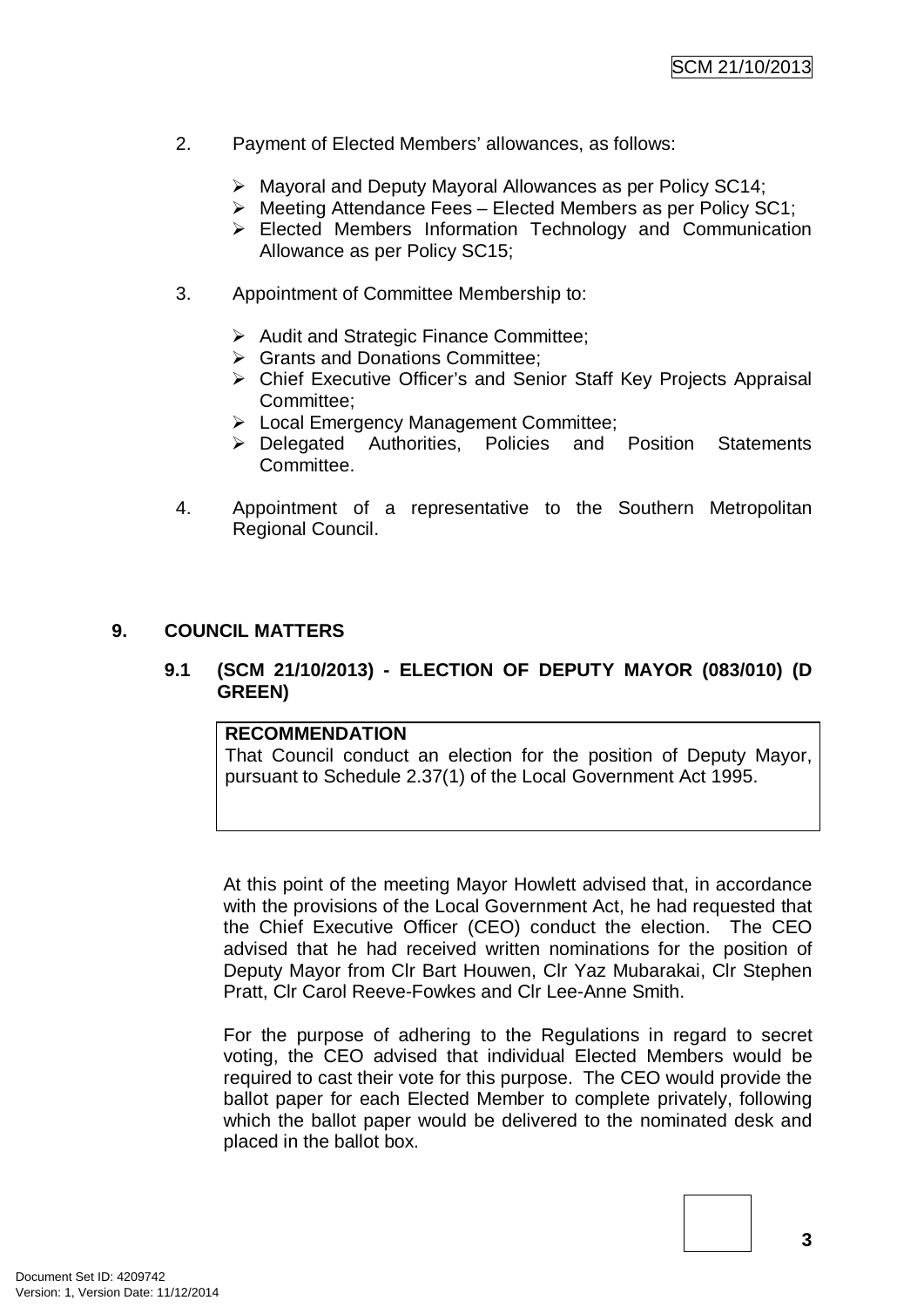The CEO and the Director Governance & Community Services then counted the votes, in accordance with the voting provisions of the Act.

The CEO then advised the meeting that the result of the secret ballot determined that the necessary number of votes was achieved in favour of Clr Reeve-Fowkes.

The CEO declared Clr Reeve-Fowkes elected Deputy Mayor for the period to October 2015. Clr Reve-Fowkes made the Declaration for the office of Deputy Mayor in accordance with the requirements of the Local Government Act 1995.

### **Background**

The Local Government Act 1995 (Schedule 2.3 7(1)) provides that the office of the Deputy Mayor is to be filled as the first matter dealt with after the election of Council.

#### **Submission**

N/A

### **Report**

The election is to be conducted in accordance with the procedure prescribed by the Mayor. The Mayor has given notice that he has appointed the Chief Executive Officer ("CEO") to conduct the election, and has informed all Councillors that they may nominate themselves for the position, in writing, prior to the meeting. The election is to be conducted in accordance with the Act.

If a Councillor is nominated by another Councillor, the person conducting the election is not to accept the nomination unless the nominee has advised the person conducting the election (orally or in writing) that he/she is willing to be nominated for the office.

The Council Members are to vote on the matter by secret ballot as if they were voting at an election.

The votes are to be counted and the successful candidate is the candidate who receives the greater or greatest number of votes in accordance with Schedule 4.1, Division 2 of the Local Government Act 1995 (i.e. "first past the post" system).

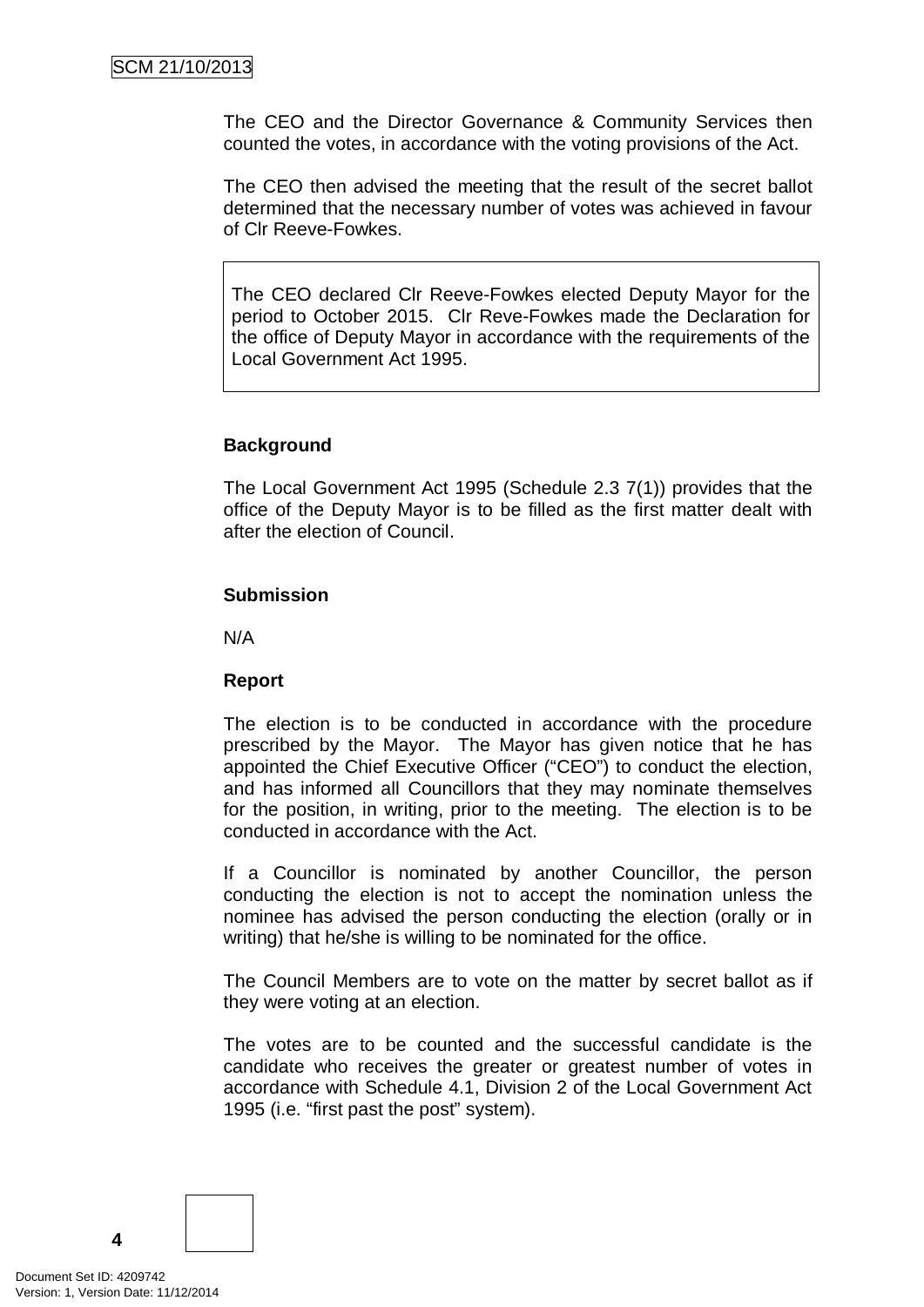If a Deputy Mayor is not elected due to an equity of votes, that count is to be discontinued and, not more than seven (7) days later, a Special Meeting of Council is to be held.

Any nominations may be withdrawn and further nominations may be made before or when the Special Meeting is held.

If, at the Special Meeting, an equal number of votes exist after the count, the person conducting the election is to draw lots to determine which candidate is to be declared the Deputy Mayor.

The appointment will be in place for two years until October 2015.

The person elected by Council as Deputy Mayor has to make a declaration on the prescribed form before acting in the office.

The Declaration is to be made in the presence of an authorised person before whom a statutory declaration may be made, pursuant to Schedule 2 of the Oaths, Affidavits and Statutory Declarations Act, 2005.

#### **Strategic Plan/Policy Implications**

#### **Leading & Listening**

• A responsive, accountable and sustainable organisation.

#### **Budget/Financial Implications**

Council may provide a Deputy Mayor's Allowance.

#### **Legal Implications**

Schedule 2.3.7(1) and Schedule 4.1 Division 2 of the Local Government Act, 1995 refer.

#### **Community Consultation**

N/A

#### **Attachment(s)**

N/A

#### **Advice to Proponent(s)/Submissioners**

N/A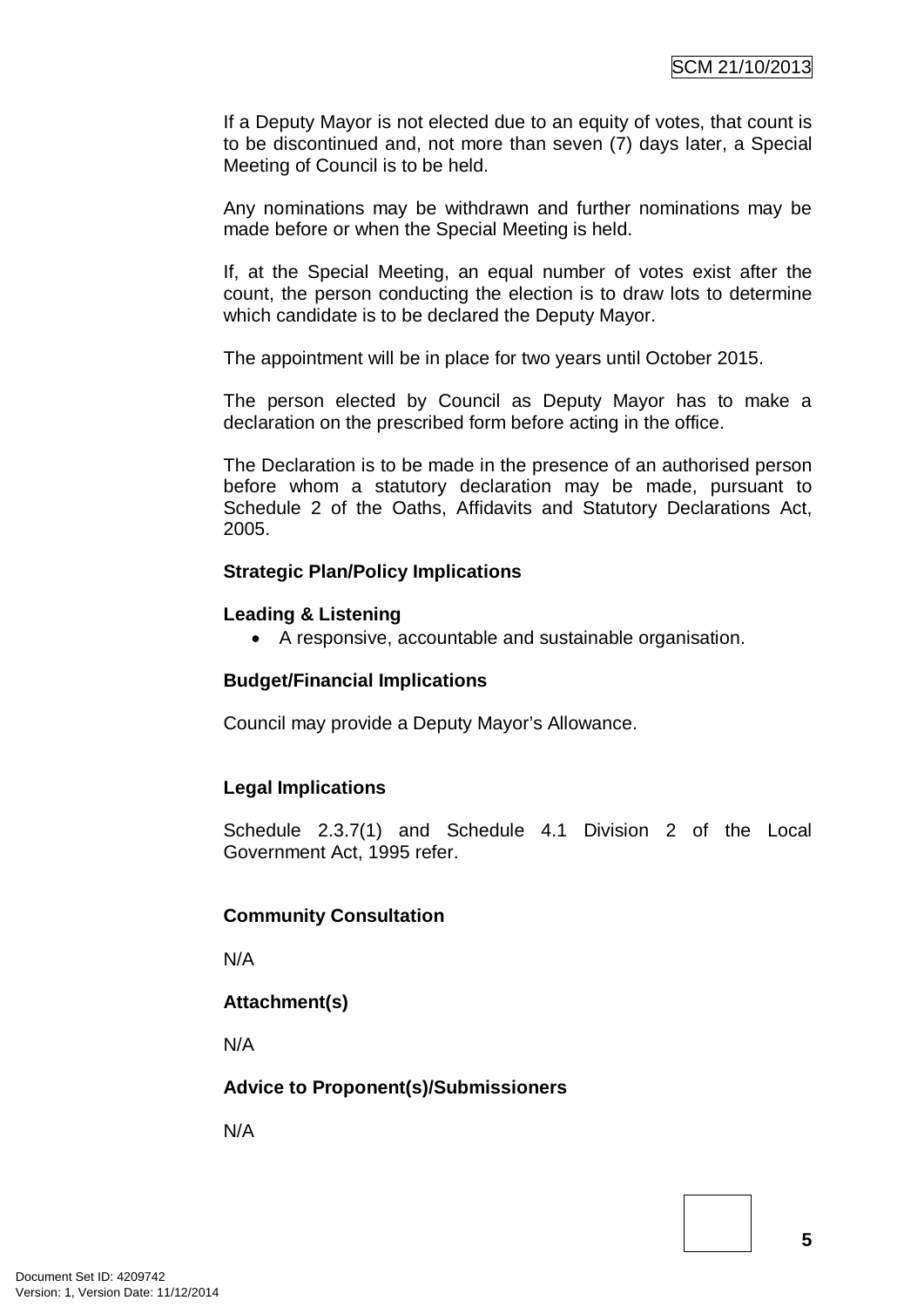### **Implications of Section 3.18(3) Local Government Act, 1995**

Nil.

### **9.2 (MINUTE NO 5153) (SCM 21/10/2013) - REVIEW OF MAYORAL AND DEPUTY MAYORAL ALLOWANCE (083/003) (S DOWNING) (ATTACH)**

# **RECOMMENDATION**

That Council:

- (1) set the Mayoral Allowance of \$85,000 per year, payable monthly in arrears; and
- (2) set the Deputy Mayoral Allowance of \$21,250 per year, payable monthly in arrears.

**TO BE CARRIED BY AN ABSOLUTE MAJORITY OF COUNCIL**

### **COUNCIL DECISION**

MOVED Clr S Portelli SECONDED Clr S Pratt that the recommendation be adopted.

# **CARRIED BY ABSOLUTE MAJORITY OF COUNCIL 10/0**

### **Background**

Policy SC14 – "Mayoral and Deputy Mayoral Allowance" states that:

*In accordance with the provisions of Section 5.98(5) and 5.98A(1) of the Local Government Act, an "allowance" determined by Council at a meeting following the Elections each ordinary election year, shall be paid to the Mayor and Deputy Mayor payable in arrears each month.*

# **Submission**

N/A

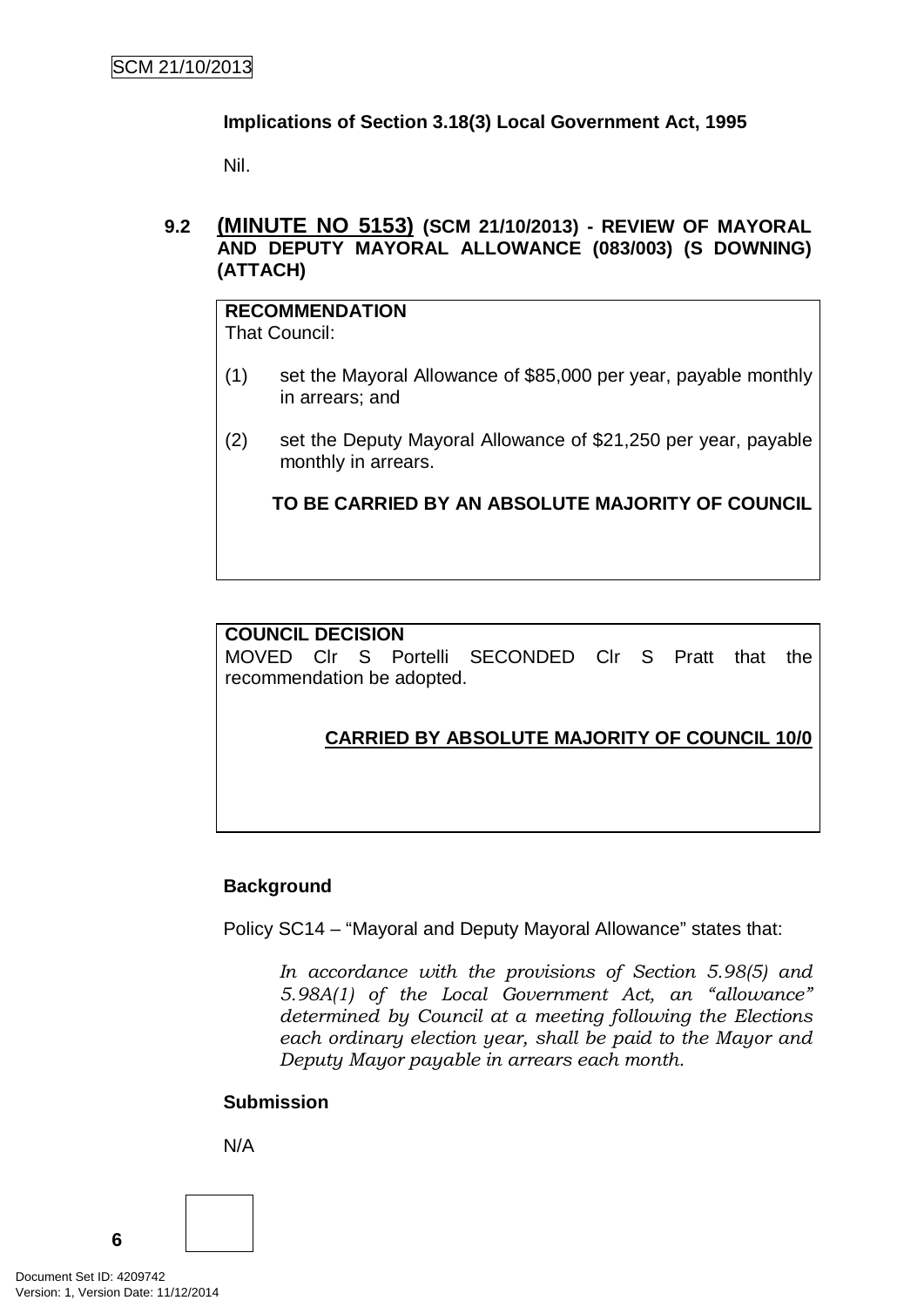### **Report**

In July 2013 Council decided that the Mayoral Allowance should be increased to \$85,000, payable monthly in arrears. This is the maximum amount allowed under the provisions of the Local Government Act 1995. There have been recent amendments to the Local Government (Administration) Regulations 1996 to provide for change to this amount, which has subsequently been reflected in the relevant Council policy.

Council Policy SC14, states that this allowance should be paid as a reimbursement of the time commitment to the position by the Mayor of the day.

As there are no known changes to the circumstance under which the allowance is provided, it is proposed that the Mayoral Allowance be \$85,000.

In July 2013 Council decided that the Deputy Mayoral Allowance would be \$21,250 per year, paid monthly in arrears.

Council Policy SC14 states that this allowance should be paid as a reimbursement of the time commitment to the position by the Deputy Mayor of the day.

As there are no known changes to the circumstance under which the allowance is provided, it is proposed that the Mayoral allowance be \$85,000 and the Deputy Mayoral allowance be \$21,250.

### **Strategic Plan/Policy Implications**

Council Policy SC14 - "Mayoral and Deputy Mayoral Allowance" and Local Government (Administration) Regulations 1996 Regulation 33 and 33A refers.

#### **Leading & Listening**

• A responsive, accountable and sustainable organisation.

### **Budget/Financial Implications**

Funds are provided in the Council Budget for these payments:

GL 110-6812 (Mayoral Allowance) GL 110-6822 (Deputy Mayoral Allowance)

### **Legal Implications**

Local Government Regulations (Administration) 1996 are relevant.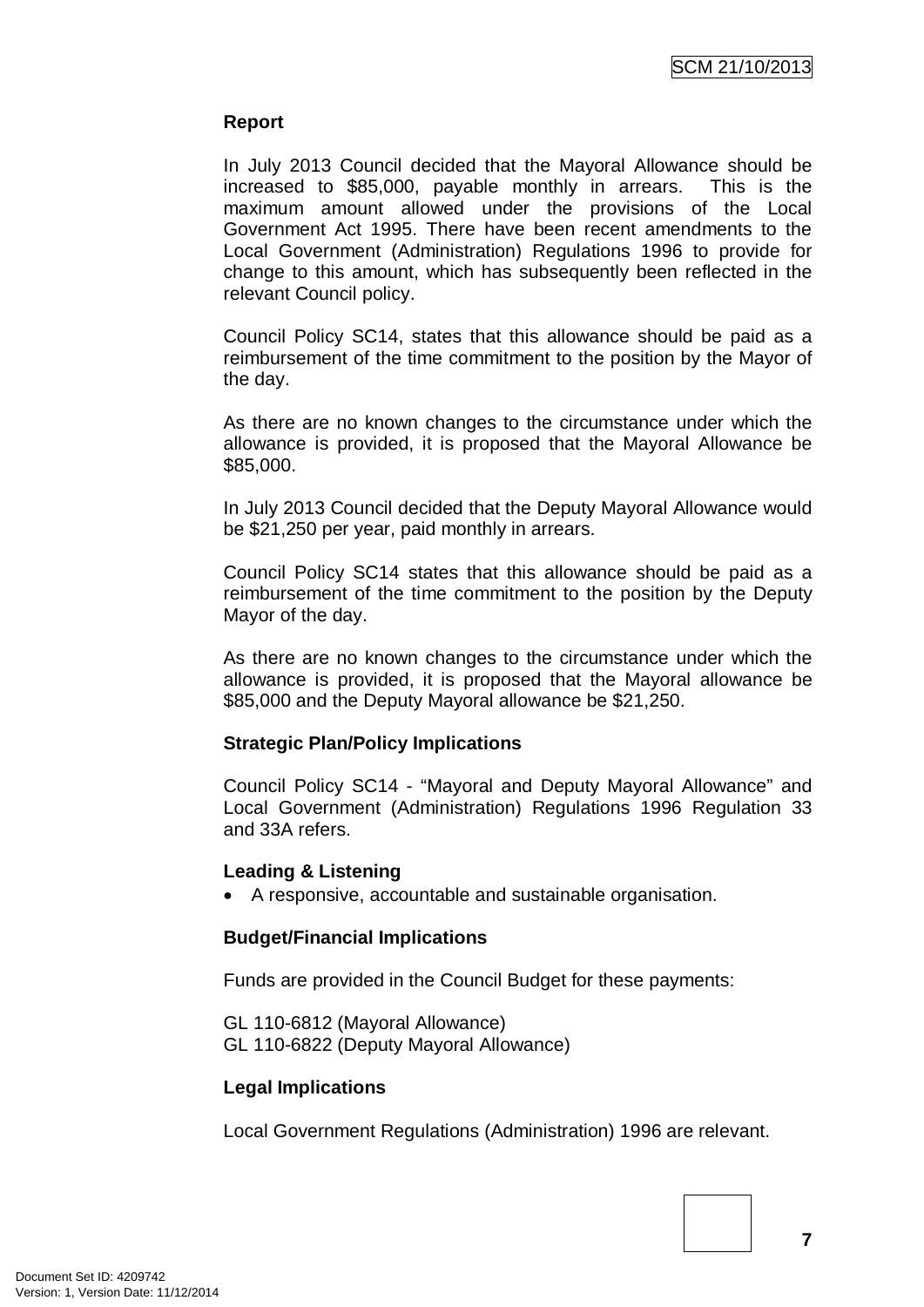### **Community Consultation**

N/A

### **Attachment(s)**

Council Policy SC14 "Mayoral and Deputy Mayoral Allowance".

# **Advice to Proponent(s)/Submissioners**

N/A

# **Implications of Section 3.18(3) Local Government Act, 1995**

Nil.

# **9.3 (MINUTE NO 5154) (SCM 21/10/2013) - COUNCILLORS - MEETING/ANNUAL FEE (083/003) (S DOWNING) (ATTACH)**

### **RECOMMENDATION**

That Council pay an Annual Fee to Councillors, in lieu of a meeting fee, of \$30,000 per annum payable monthly in arrears.

# **TO BE CARRIED BY AN ABSOLUTE MAJORITY OF COUNCIL**

### **COUNCIL DECISION**

MOVED Clr S Pratt SECONDED Clr B Houwen that the recommendation be adopted.

# **CARRIED BY ABSOLUTE MAJORITY OF COUNCIL 10/0**

# **Background**

The Local Government Act 1995 provides that the Council may pay to Elected Members, a meeting fee or an annual amount.

# **Submission**

N/A

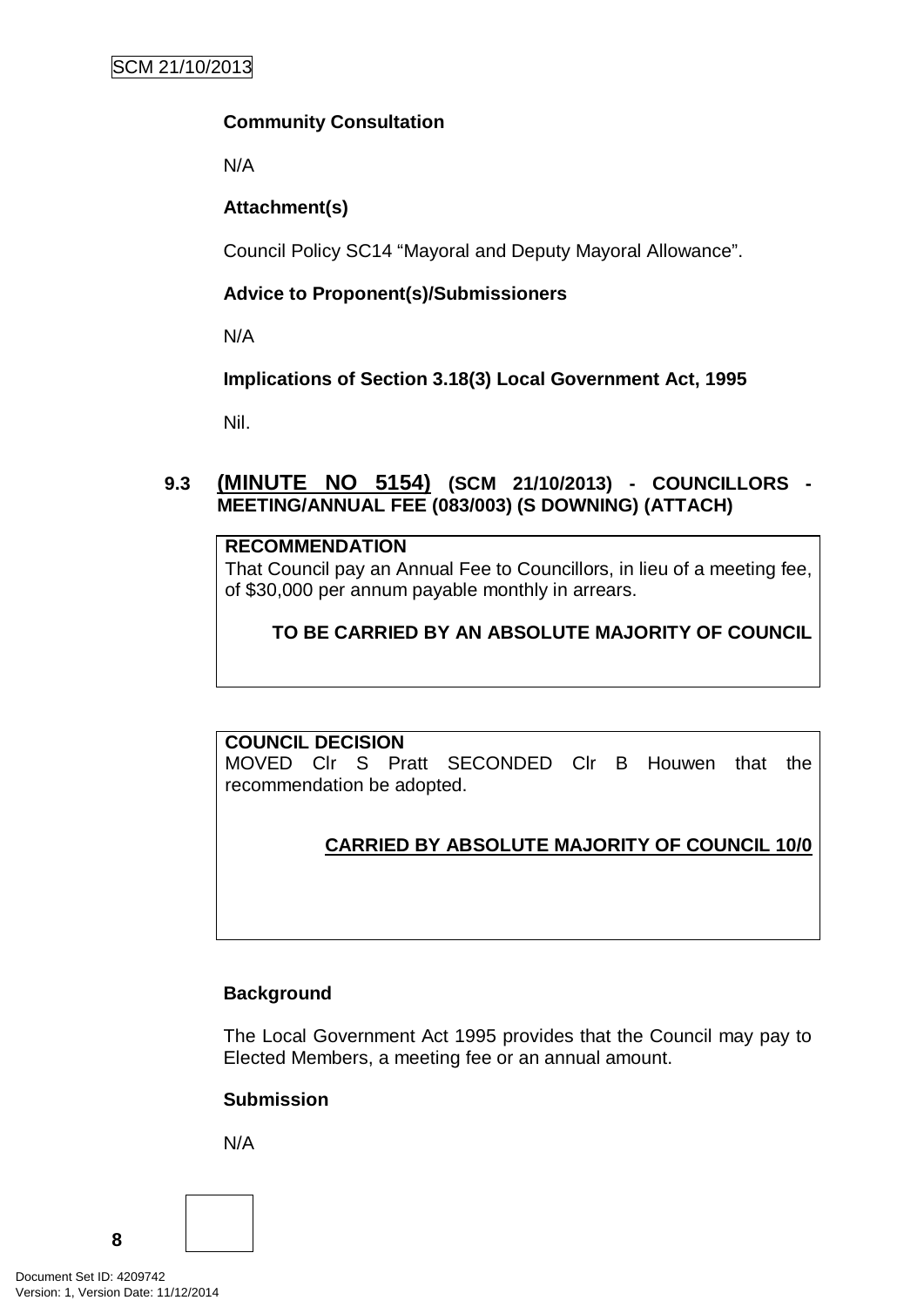### **Report**

Council Policy SC1 'Meeting Attendance Fees' provides for Elected Members to be paid the maximum annual fee prescribed by the Local Government (Administration) Regulations 1996 (WA) (as amended) in lieu of fees for attending meetings.

The Regulations were amended in July 2013 and increased the maximum annual meeting attendance fee for a Councillor to \$30,000 per year.

For voting purposes, Elected Members do not have a financial interest in the decision.

Elected Members affected by this item are Councillors only, as the Mayor's Meeting Fee is the subject of a separate Council resolution.

### **Strategic Plan/Policy Implications**

Council Policy SC1 – Meeting Attendance Fees – Elected Members.

### **Leading & Listening**

• A responsive, accountable and sustainable organisation.

### **Budget/Financial Implications**

Funds are provided in the Council Budget for these payments:

GL 110-6247 (Councillor meeting allowances).

### **Legal Implications**

Local Government Regulations (Administration) 1996 are relevant.

### **Community Consultation**

N/A

# **Attachment(s)**

Council Policy SC1 – "Meeting Attendance Fees – Elected Members".

### **Advice to Proponent(s)/Submissioners**

N/A

# **Implications of Section 3.18(3) Local Government Act, 1995**

Nil.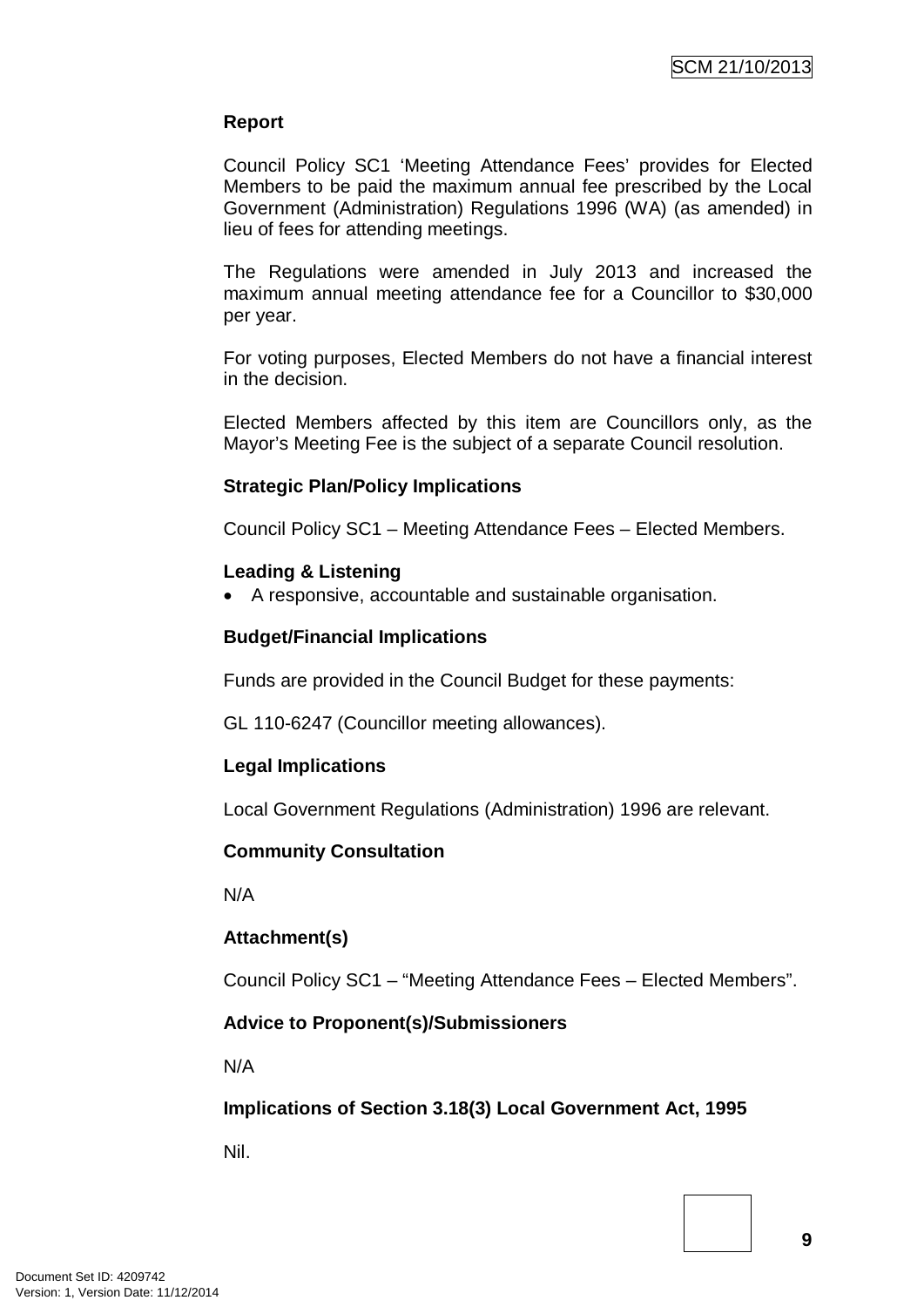### **9.4 (MINUTE NO 5155) (SCM 21/10/2013) - MAYORAL MEETING/ANNUAL FEE (083/003) (S DOWNING)**

#### **RECOMMENDATION**

That Council pay an annual fee to the Mayor, in lieu of a meeting fee, of \$45,000 per annum payable monthly in arrears.

#### **TO BE CARRIED BY AN ABSOLUTE MAJORITY OF COUNCIL**

#### **COUNCIL DECISION**

MOVED Clr S Portelli SECONDED Clr Y Mubarakai that the recommendation be adopted.

# **CARRIED BY ABSOLUTE MAJORITY OF COUNCIL 10/0**

#### **Background**

The Local Government Act 1995 provides that Council may pay to the Mayor a meeting fee or an annual amount.

#### **Submission**

N/A

### **Report**

Council Policy SC1 – *Meeting Attendance Fees* provides for Elected Members to be paid the maximum annual fee prescribed by the Local Government (Administration) Regulations 1996 (WA) (as amended) in lieu of fees for attending meetings.

The Regulations were amended in July 2013 and increased the maximum annual meeting attendance fee for a Mayor to \$45,000 per year.

For voting purposes Elected Members do not have a financial interest in the decision.

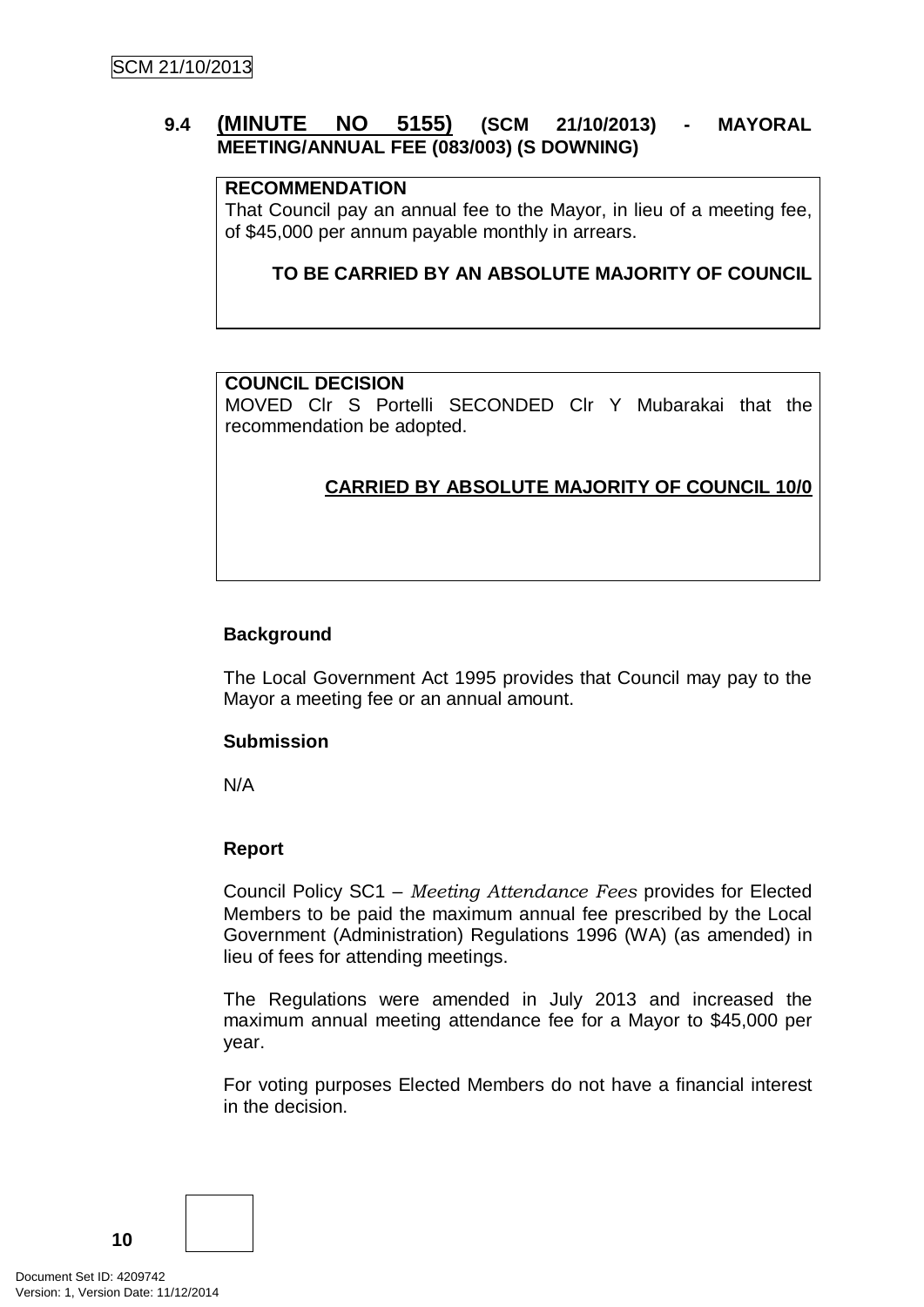### **Strategic Plan/Policy Implications**

Council Policy SC1 'Meeting Attendance Fees - Elected Members'.

### **Leading & Listening**

• A responsive, accountable and sustainable organisation.

### **Budget/Financial Implications**

Funds are provided in the Council Budget for these payments:

GL 110-6247 (Councillor meeting allowances)

# **Legal Implications**

Local Government Regulations (Administration) 1996 are relevant.

### **Community Consultation**

N/A

# **Attachment(s)**

N/A

**Advice to Proponent(s)/Submissioners**

N/A

**Implications of Section 3.18(3) Local Government Act, 1995**

Nil.

### **9.5 (MINUTE NO 5156) (SCM 21/10/2013) - INFORMATION COMMUNICATION TECHNOLOGY (ICT) ALLOWANCE (083/003) (S DOWNING) (ATTACH)**

### **RECOMMENDATION**

That Council pay an Information Communication Technology Allowance of \$3,500 per year, payable in advance, to all Elected **Members** 

**TO BE CARRIED BY AN ABSOLUTE MAJORITY OF COUNCIL**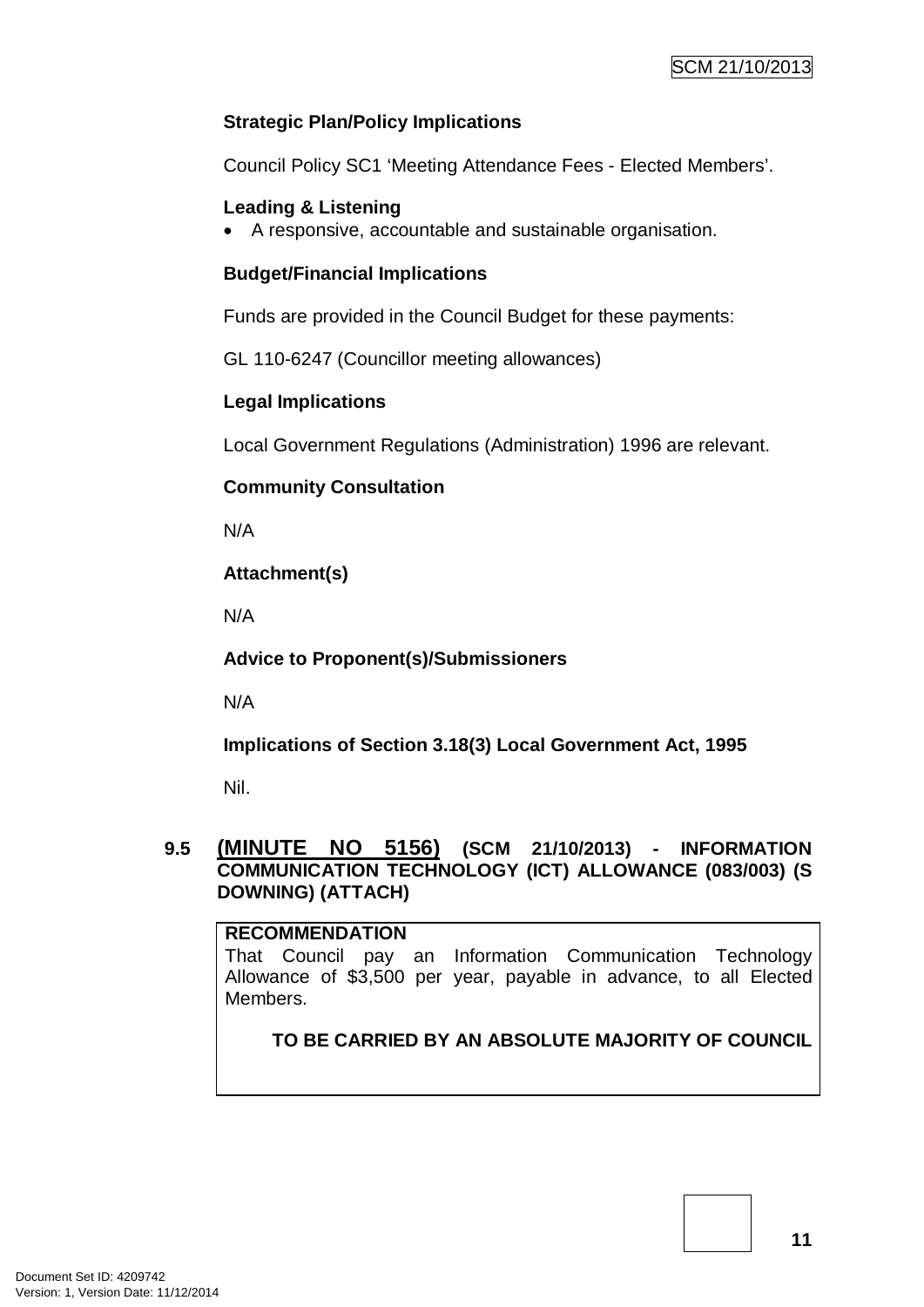### **COUNCIL DECISION**

MOVED Deputy Mayor C Reeve-Fowkes SECONDED Clr Y Mubarakai that the recommendation be adopted.

# **CARRIED BY ABSOLUTE MAJORITY OF COUNCIL 10/0**

### **Background**

The Local Government Act 1995 provides that the Council may pay to Elected Members, an allowance in lieu of reimbursement of Information Communication Technology Expenses.

### **Submission**

N/A

### **Report**

Policy SC15 'Elected Members Information Communication Technology Allowance' states that:

*The Elected Members will be paid an annual amount at the rate of the maximum total annual allowance prescribed by Regulation 31 and 32 of the Local Government (Administration) Regulations 1996 (as amended) to cover the following ICT:-*

- *1. telephone rental at the Members' private residences;*
- *2. telephone line rental in respect of answering/fax machines installed at the Mayor's and Members' private residences;*
- *3. Council related charges for telephone calls made from telephones located at the Members' residences; and*
- *4. mobile telephone rental and call charge plans.*
- *5. Laptop, iPad or any desktop computer (with monitor).*
- *• appropriate software*
- *• printer/scanner*
- *• broadband internet access and router*
- *• associated consumables*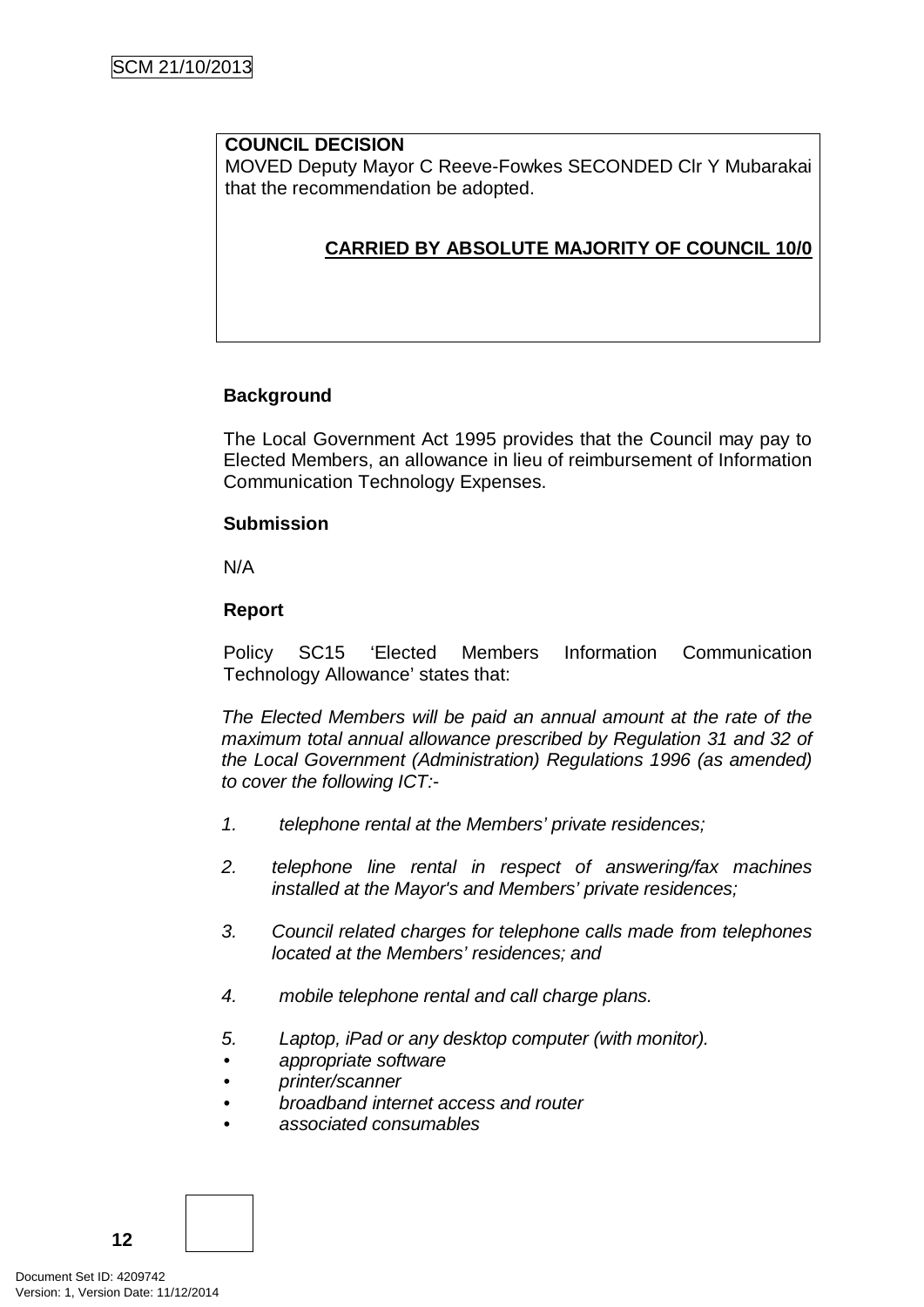Council also provides Elected Members with technology devices from time to time, for specific purposes associated with their Council related functions (e.g. iPads for Council Agenda downloads). These devices are not included in this allowance and remain the property of Council.

For voting purposes, Elected Members do not have a financial interest in the decision

### **Strategic Plan/Policy Implications**

Council Policy SC15 'Elected Members Information Technology Allowance'.

### **Leading & Listening**

• A responsive, accountable and sustainable organisation.

### **Budget/Financial Implications**

Funds are provided in the Council Budget for these payments:

GL 110-6246 (Councillor Communication expenses)

### **Legal Implications**

N/A

### **Community Consultation**

N/A

### **Attachment(s)**

Policy SC15 – "Elected Members Information Technology Allowance".

### **Advice to Proponent(s)/Submissioners**

N/A

**Implications of Section 3.18(3) Local Government Act, 1995**

Nil.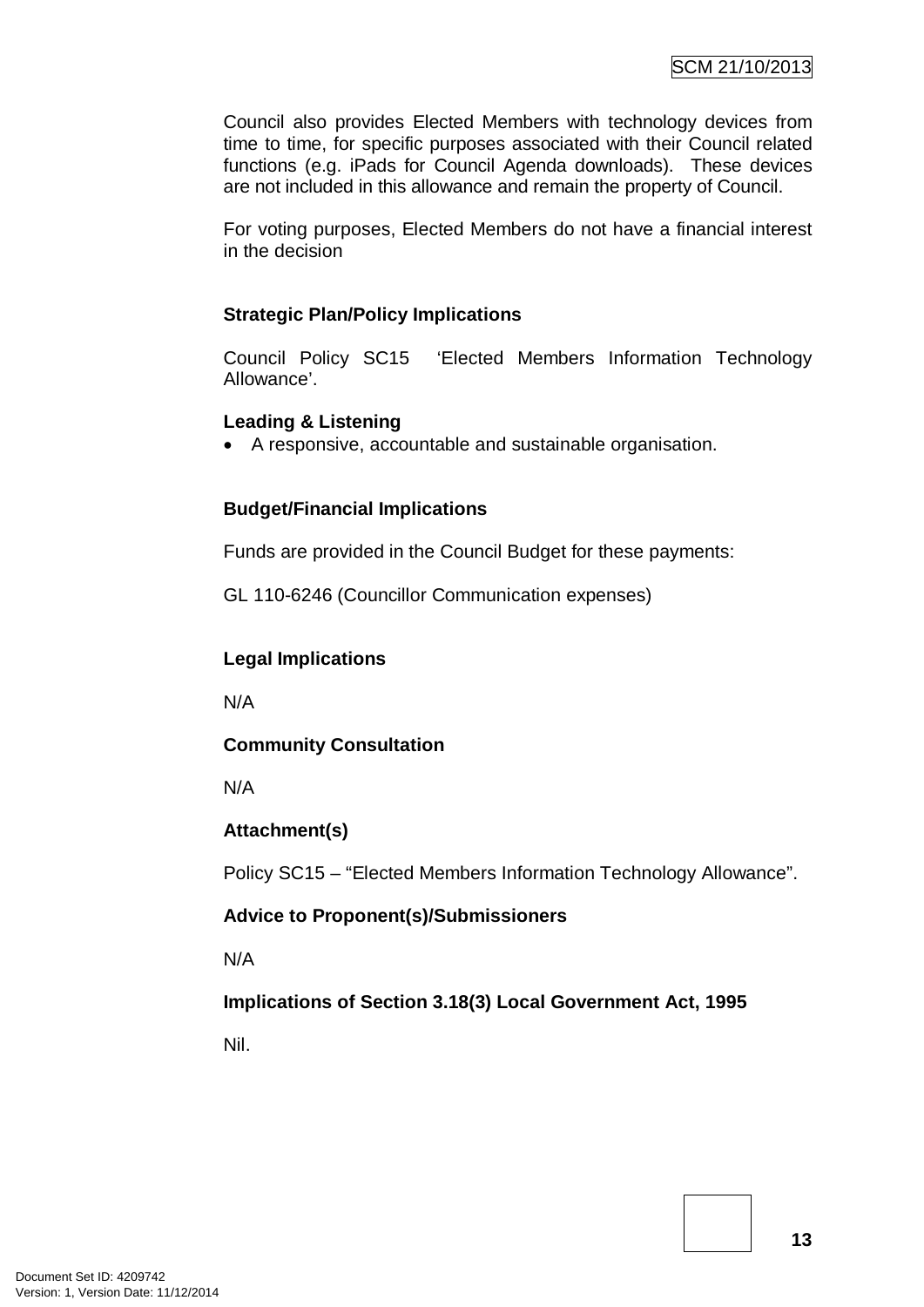### **9.6 (MINUTE NO 5157) (SCM 21/10/2013) - MEMBERSHIP OF THE AUDIT AND STRATEGIC FINANCE COMMITTEE (083/002) (D GREEN) (ATTACH)**

# **RECOMMENDATION**

That Council:

- (1) appoint the following Elected Members (minimum 3) to the Audit and Strategic Finance Committee \_ and
- (2) pursuant to Section 7.1B of the Local Government Act, 1995, delegate the authority of Council to meet with the Auditor to the Committee.

**TO BE CARRIED BY AN ABSOLUTE MAJORITY OF COUNCIL**

# **COUNCIL DECISION**

MOVED Deputy Mayor C Reeve-Fowkes SECONDED Clr S Portelli that the recommendation be adopted and the following Elected Members be appointed to the Audit and Strategic Finance Committee:

- Mayor Logan Howlett
- Deputy Mayor Carol Reeve-Fowkes
- $\triangleright$  Clr Lee-Anne Smith
- Clr Yaz Mubarakai
- $\triangleright$  Clr Kevin Allen
- $\triangleright$  Clr Phil Eva

# **CARRIED BY ABSOLUTE MAJORITY OF COUNCIL 10/0**

### **Background**

Part 7 of the Local Government Act, 1995 prescribes matters dealing with audits and financial accounts in local government and requires all Councils to establish an Audit Committee and appoint at least three persons to the Committee. Council established its Audit Committee in May 2005, which then became the Audit & Strategic Finance Committee in October 2009.

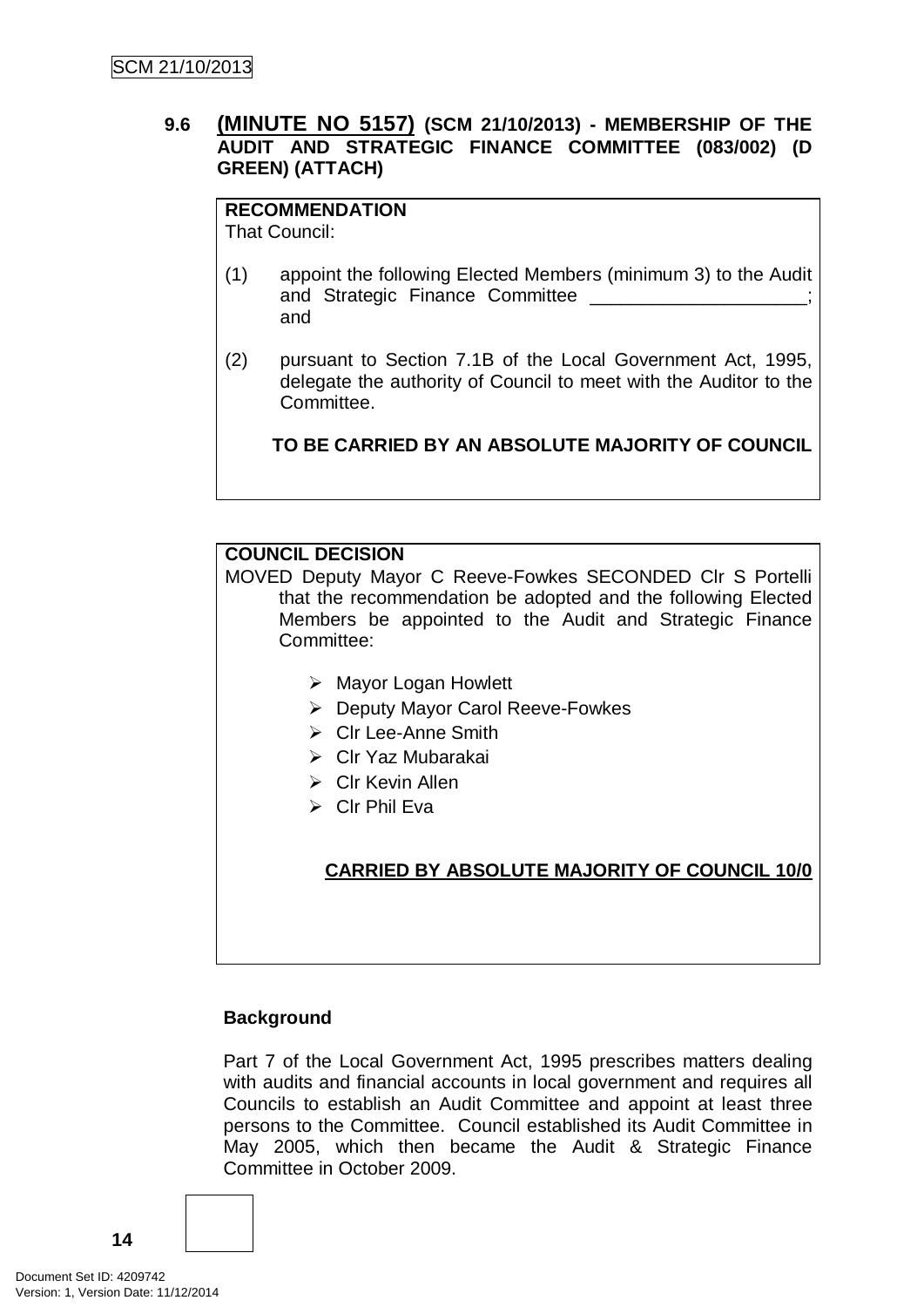### **Submission**

N/A

### **Report**

Membership of the Audit & Strategic Finance Committee may comprise only of Elected Members and other persons subject to a majority of members being Elected Members of Council. As there is a members being Elected Members of Council. requirement for the Committee to liaise very closely with both its internal and external Auditors, it is not considered necessary that any other persons be appointed as Committee members. Employees of the City, including the Chief Executive Officer, are excluded from becoming members of the Committee. Retiring members of the Committee are Mayor Howlett and Clrs Allen, Romano, Reeve-Fowkes, Smith, Houwen and Mubarakai.

The Terms of Reference (TOR) for the Committee are attached.

The Audit calendar is also included in the TOR to ensure the Committee meets to a regular timeframe throughout the year and considers those matters identified in the calendar and the TOR in a timely manner.

Finally, it is considered appropriate for Council to delegate the function of meeting with the appointed (external) Auditor to the Committee to eliminate the requirement for the Auditor to present the same reports to both the Committee and the Council, as required under Section 7.12A(2) of the Act.

# **Strategic Plan/Policy Implications**

### **Leading & Listening**

• A responsive, accountable and sustainable organisation.

# **Budget/Financial Implications**

N/A

# **Legal Implications**

Part 7 of the Local Government Act, 2005 refers.

# **Community Consultation**

N/A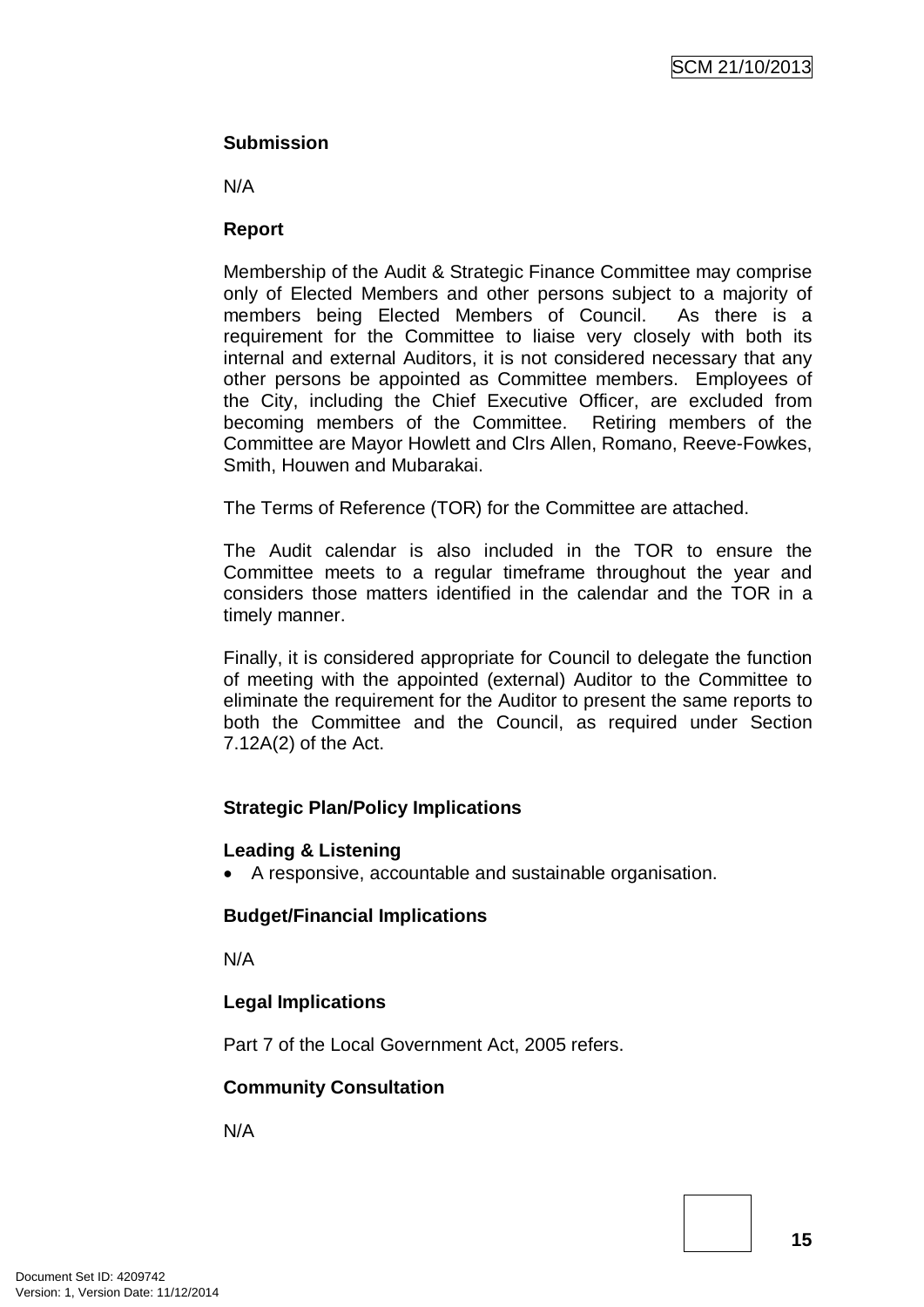# **Attachment(s)**

Terms of Reference.

# **Advice to Proponent(s)/Submissioners**

N/A

# **Implications of Section 3.18(3) Local Government Act, 1995**

Nil.

**9.7 (MINUTE NO 5158) (SCM 21/10/2013) - MEMBERSHIP OF THE CHIEF EXECUTIVE OFFICER'S AND SENIOR STAFF KEY PROJECTS APPRAISAL COMMITTEE (083/002) (D GREEN) (ATTACH)**

### **RECOMMENDATION**

That Council appoint the following Elected Members (minimum 3) \_\_\_\_\_\_\_\_\_\_\_\_\_\_\_\_ to the Chief Executive Officer's and Senior Staff Key Projects Appraisal Committee.

# **TO BE CARRIED BY AN ABSOLUTE MAJORITY OF COUNCIL**

### **COUNCIL DECISION**

MOVED Clr Y Mubarakai SECONDED Deputy Mayor C Reeve-Fowkes that the recommendation be adopted and the following Elected Members be appointed to the Chief Executive Officer's and Senior Staff Key Projects Appraisal Committee:

- Mayor Logan Howlett
- Deputy Mayor Carol Reeve-Fowkes
- ▶ Clr Lee-Anne Smith
- **▶ Cir Stephen Pratt**
- Clr Yaz Mubarakai
- Clr Kevin Allen
- Clr Phil Eva

**CARRIED BY ABSOLUTE MAJORITY OF COUNCIL 10/0**

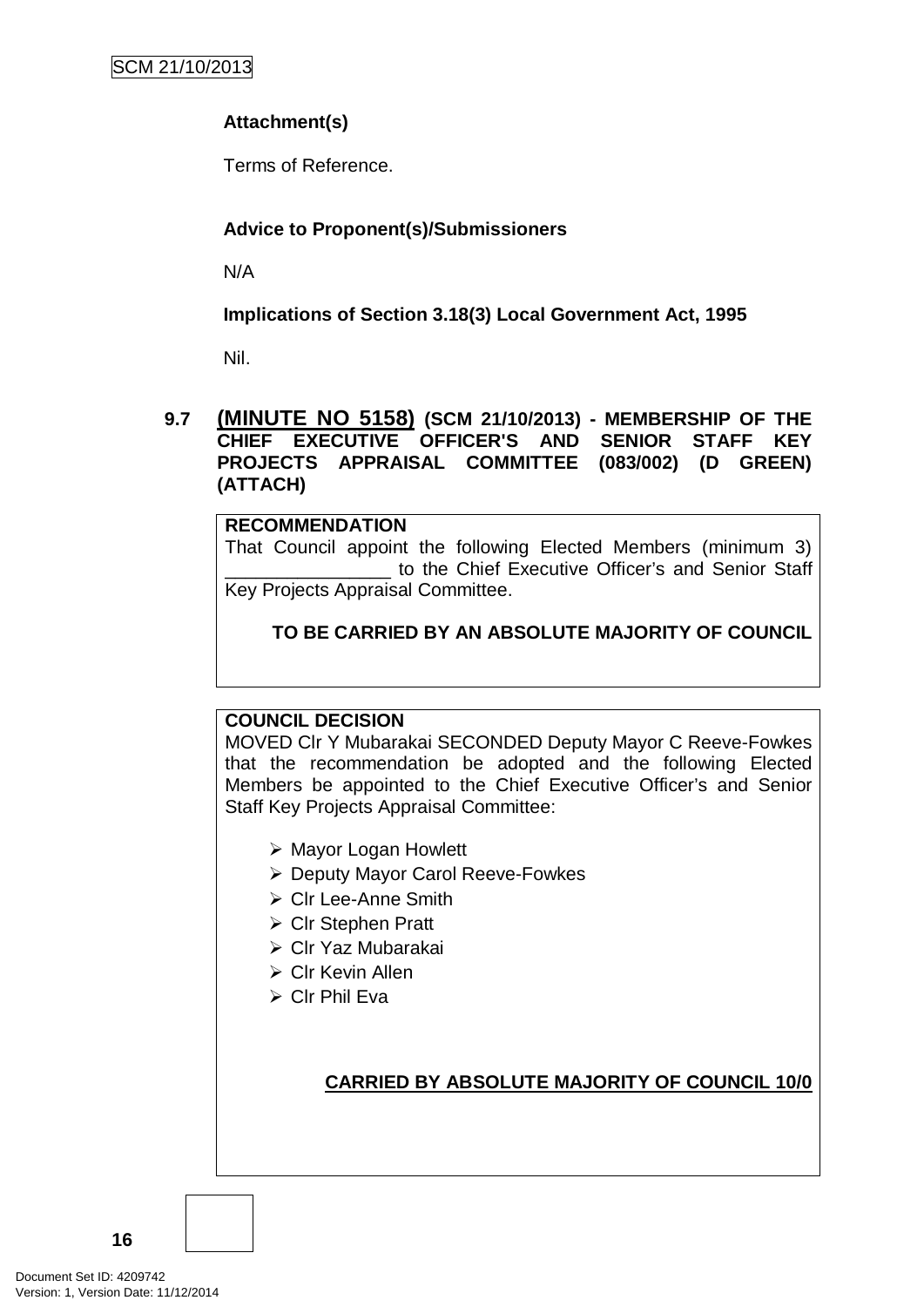### **Background**

This Committee was established in September 2005. Its primary functions are to review the performance of the CEO, in accordance with the negotiated contract of employment, provide recommendations to Council in relation to the approved remuneration package and assess relevant outcomes in accordance with Key Performance Indicators.

#### **Submission**

N/A

### **Report**

The tenure of members appointed to the Committee expired at the October 2013 Council elections. Those members were Mayor Howlett and Clrs Allen, Romano, Reeve-Fowkes, Smith, Houwen and Mubarakai. In accordance with Section 5.10 of the Local Government Act, 1995, Council is to appoint elected members (minimum of 3) to be members of the Committee, should it wish the Committee to remain in operation.

The Terms of Reference for the Committee are attached.

# **Strategic Plan/Policy Implications**

### **Leading & Listening**

• A skilled and engaged workforce.

# **Budget/Financial Implications**

N/A

# **Legal Implications**

Sec. 5.10 of the Local Government Act, 1995 refers.

### **Community Consultation**

N/A

# **Attachment(s)**

Terms of Reference.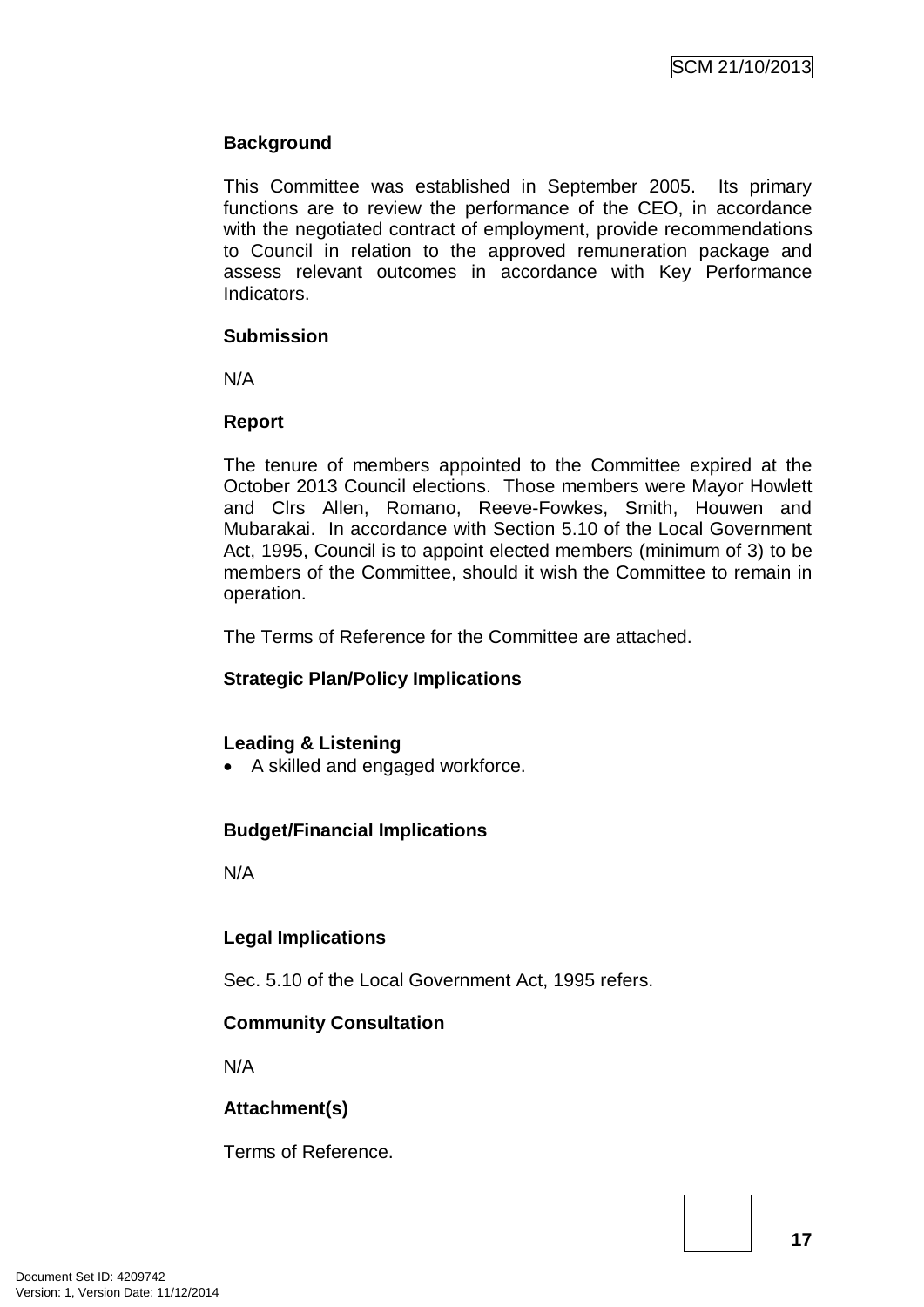#### **Advice to Proponent(s)/Submissioners**

N/A

**Implications of Section 3.18(3) Local Government Act, 1995**

N/A

### **9.8 (MINUTE NO 5159) (SCM 21/10/2013) - MEMBERSHIP OF THE GRANTS AND DONATIONS COMMITTEE (083/002) (D GREEN) (ATTACH)**

#### **RECOMMENDATION**

That Council appoint the following Elected Members (minimum 3) \_\_\_\_\_\_\_\_\_\_\_\_\_\_\_\_ to the Grants and Donations Committee.

**TO BE CARRIED BY AN ABSOLUTE MAJORITY OF COUNCIL**

### **COUNCIL DECISION**

MOVED Clr S Pratt SECONDED Deputy Mayor C Reeve-Fowkes that the recommendation be adopted and the following Elected Members be appointed to the Grants and Donations Committee:

- Mayor Logan Howlett
- ▶ Deputy Mayor Carol Reeve-Fowkes
- ▶ Clr Steve Portelli
- **≻ Clr Stephen Pratt**
- Clr Yaz Mubarakai
- Clr Lyndsey Wetton
- $\triangleright$  Clr Phil Eva

# **CARRIED BY ABSOLUTE MAJORITY OF COUNCIL 10/0**

#### **Background**

This Committee was established in September 2005. Its primary functions are to make recommendations to Council regarding budgeted allocations of grants, donations and sponsorships following the

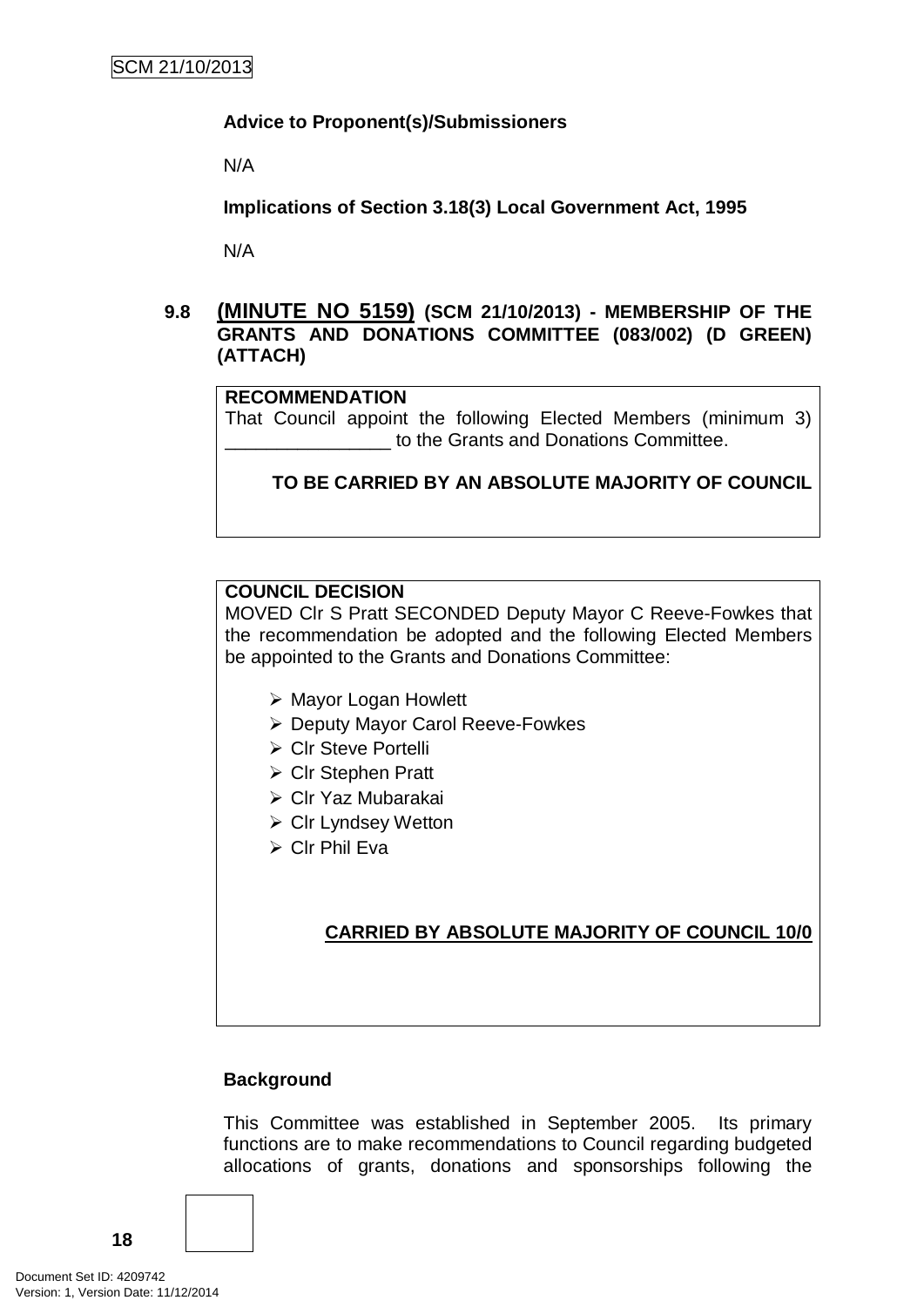assessment of applications from individuals and organisations against the criteria established by Council.

#### **Submission**

N/A

### **Report**

The tenure of members appointed to the Committee expired at the October 2013 Council elections. Those members were Mayor Howlett and Clrs Allen, Oliver, Reeve-Fowkes, Romano, Smith and Houwen. In accordance with the Local Government Act, 1995 (Sec. 5.10) Council is to appoint elected members (minimum 3) to be members of the Committee should it wish for the Committee to remain functional.

The Terms of Reference for the Committee are attached.

### **Strategic Plan/Policy Implications**

### **Community & Lifestyle**

• Communities that take pride and aspire to a greater sense of community.

### **Budget/Financial Implications**

N/A

### **Legal Implications**

Sec. 5.10 of the Local Government Act, 1995, refers.

### **Community Consultation**

N/A

### **Attachment(s)**

Terms of Reference.

### **Advice to Proponent(s)/Submissioners**

N/A

### **Implications of Section 3.18(3) Local Government Act, 1995**

Nil.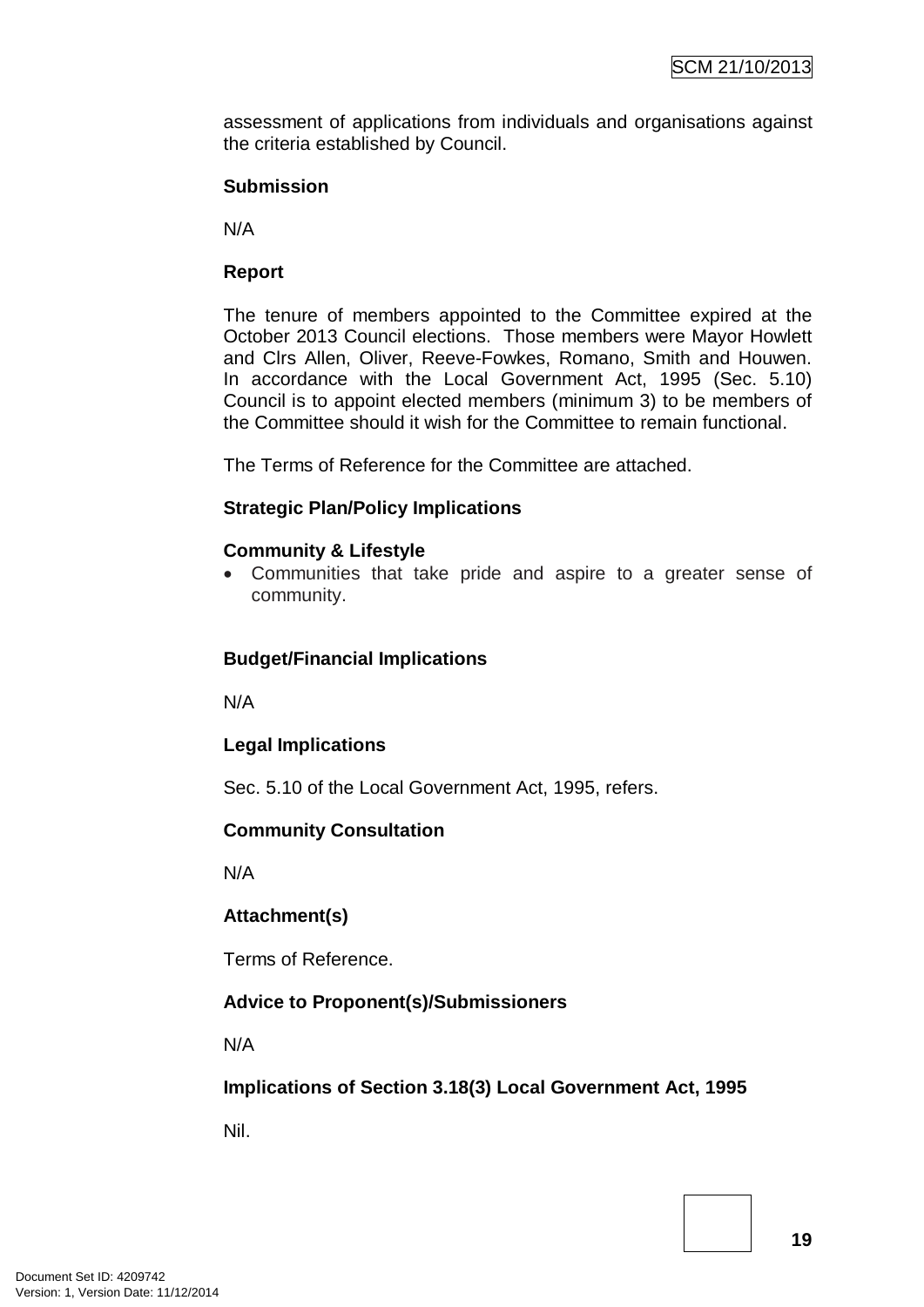### **9.9 (MINUTE NO 5160) (SCM 21/10/2013) - MEMBERSHIP OF THE LOCAL EMERGENCY MANAGEMENT COMMITTEE (083/002) (D GREEN) (ATTACH)**

# **RECOMMENDATION**

That Council:

- (1) appoint \_\_\_\_\_\_\_\_\_\_\_\_\_\_\_\_\_\_ (Elected Members) as members of the Local Emergency Management Committee; and
- (2) requests representatives from the following organisations to be appointed members of the Committee:
	- 1. Police Service South Metro Sub-District Local Emergency Co-ordinator.
	- 2. City of Cockburn Bush Fire Brigade (2).
	- 3. WA State Emergency Service.
	- 4. Cockburn State Emergency Services.
	- 5. Fire and Emergency Services Authority (now Department of Fire and Emergency Services).
	- 6. St John Ambulance Service.
	- 7. Department for Communities.
	- 8. Fremantle Hospital.

# **COUNCIL DECISION**

MOVED Deputy Mayor C Reeve-Fowkes SECONDED Clr S Pratt that the recommendation be adopted and the following Elected Members be appointed to the Local Emergency Management Committee:

- ▶ Mayor Logan Howlett
- Deputy Mayor Carol Reeve-Fowkes
- Clr Steve Portelli
- **►** Clr Bart Houwen

### **CARRIED 10/0**

# **Background**

All Councils in this State are now required to establish a Local Emergency Management Committee, pursuant to the Emergency

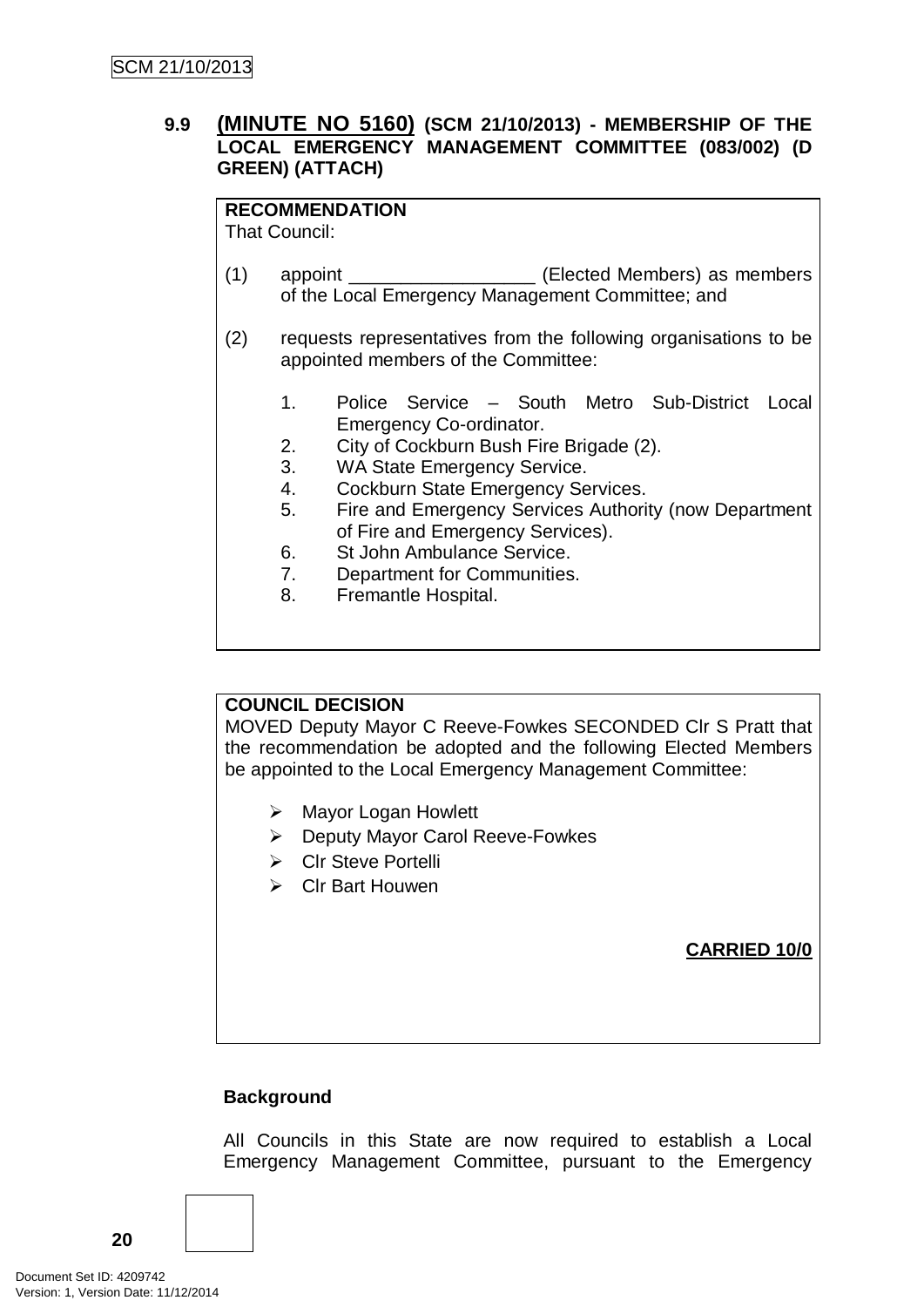Management Act (EMA), 2005. An extract of the relevant provisions of the Act is attached. Consequently, Council established the Committee in November 2007. Currently the City of Cockburn members appointed to the Committee are Mayor Howlett and Clrs Reeve-Fowkes and Pratt.

### **Submission**

N/A

# **Report**

The EMA provides that the Committee consists of members appointed by Council, one of which must be the Local Emergency Co-ordinator, who is attached to the District Office of the WA Police Service. The previously constituted committee had a membership which is representative of all organisations which have a role in the preparation of counter emergency plans and operations. Therefore, it is recommended that Council adopt a similar structure in order to maintain the continuity of its functions.

The Act also provides for the State Emergency Management Committee to determine the constitution, procedures and terms/conditions of appointment of the Committee members. These have been provided for in the attached Policy No.2.5. The document also establishes the regularity of Committee meetings and the matters which should be considered by the Committee.

Other procedures, functions and arrangements to be undertaken by the Committee are also contained within the Policy. Administrative support for the Committee is to be provided by the City.

# **Strategic Plan/Policy Implications**

### **Community & Lifestyle**

• Safe communities and to improve the community's sense of safety.

### **Leading & Listening**

• A culture of risk management and compliance with relevant legislation, policy and guidelines.

# **Budget/Financial Implications**

Funding is available in Council's Budget to provide the necessary administrative support for the committee.

### **Legal Implications**

Sec.38 of the Emergency Management Act (EMA) 2005, refers.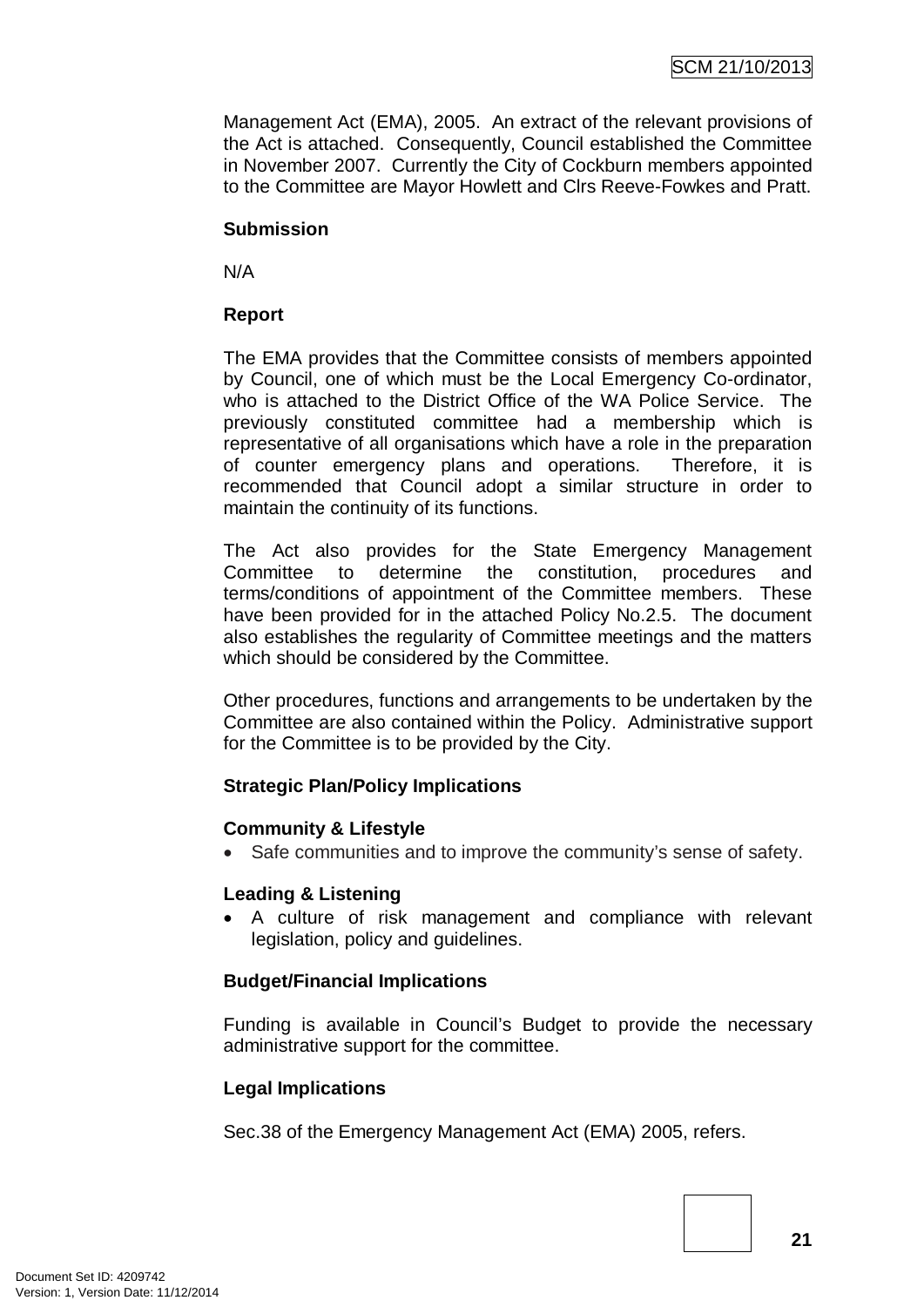### **Community Consultation**

N/A

### **Attachment(s)**

- 1. Extract from EMA (Sec. 38).
- 2. State Emergency Management Policy 2.5.

### **Advice to Proponent(s)/Submissioners**

N/A

### **Implications of Section 3.18(3) Local Government Act, 1995**

N/A

### **9.10 (MINUTE NO 5161) (SCM 21/10/2013) - DELEGATED AUTHORITIES, POLICIES AND POSITION STATEMENTS ('DAPPS') COMMITTEE (083/002) (D GREEN) (ATTACH)**

### **RECOMMENDATION**

That Council appoint the following Elected Members (minimum 3) as members of the Delegated Authorities, Policies and Position Statements Committee.

# **TO BE CARRIED BY AN ABSOLUTE MAJORITY OF COUNCIL**

# **COUNCIL DECISION**

MOVED Clr S Portelli SECONDED Clr S Pratt that The recommendation be adopted and the following Elected Members be appointed to the Delegated Authorities, Policies and Position Statements Committee:

- Mayor Logan Howlett
- $\triangleright$  Deputy Mayor Carol Reeve-Fowkes
- **▶ CIr Steve Portelli**
- **▶ Clr Stephen Pratt**
- Clr Yaz Mubarakai
- **▶ Cir Lyndsey Wetton**
- Clr Bart Houwen

# **CARRIED BY ABSOLUTE MAJORITY OF COUNCIL 10/0**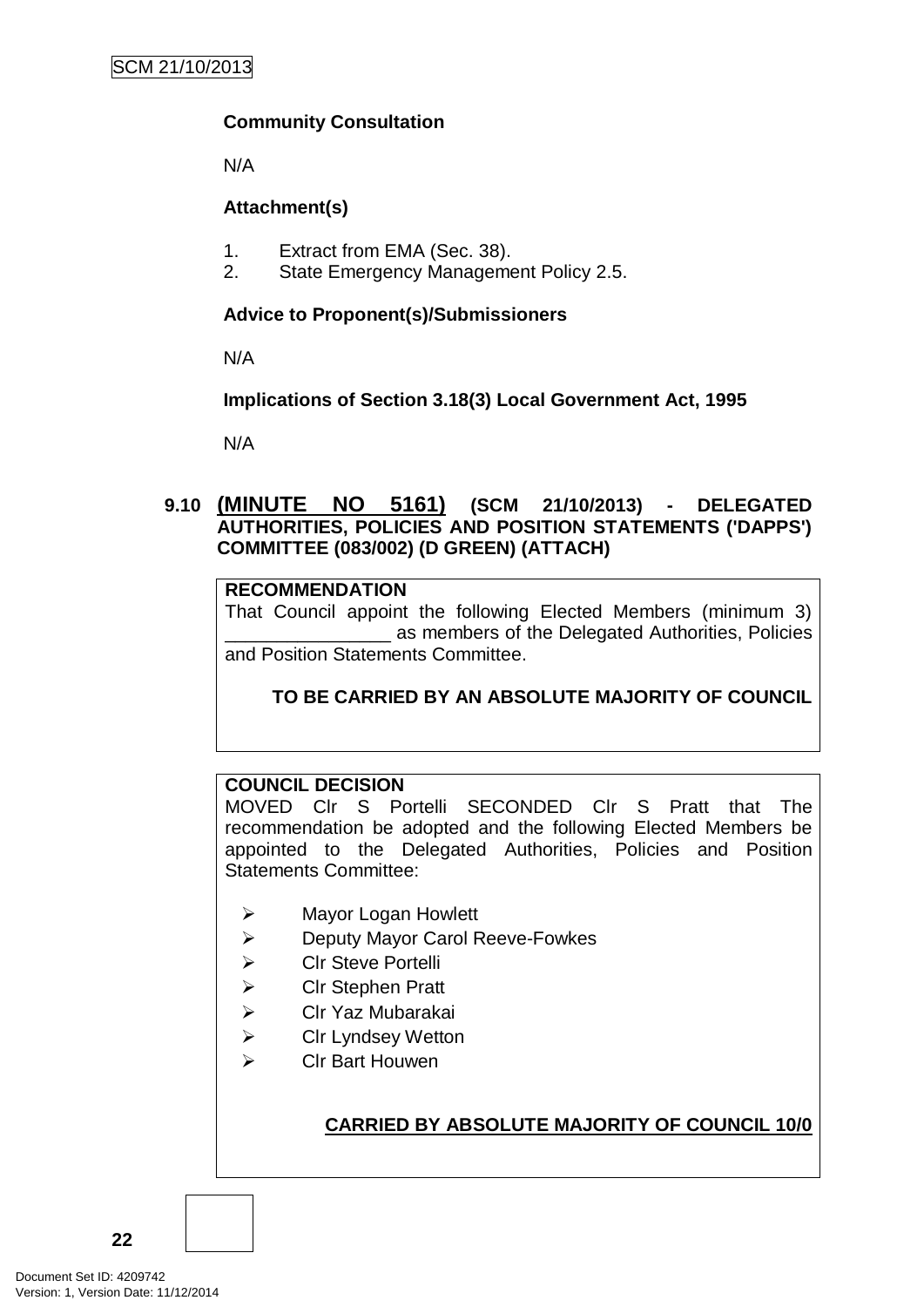# **Background**

At the Council Meeting held on 14 July 2011 the Delegated Authorities, Policies and Position Statements (DAPPS) Committee was formally established and membership appointed, in accordance with the attached resolution.

Furthermore, pursuant to Section 5.11(2)(d) of the Local Government Act, 1995, membership of the Committee terminated on 19 October 2013, being the ordinary elections day.

In addition, Council has recently adopted a Policy which provides for all DAPPS items to be reviewed on a bi-annual basis, as a minimum. The same Policy includes the mechanism by which the review of all DAPPS related items will take place is to be determined by resolution of Council at the first meeting of Council following the biennial election cycle. A copy of the relevant Policy (SC47) is attached.

### **Submission**

N/A

### **Report**

Following the re-establishment of the DAPPS Committee, an intense period of activity was involved in reviewing each of Council's Policies, Position Statements and Delegated Authorities documents.

Accordingly, the documents are now in accordance with contemporary expectations and standards. With this in mind, it is proposed that a quarterly timetable of meetings be conducted by the Committee during the term of the current Council (October 2013 to October 2015):

| NOVEMBER 2013 - |            | <b>Council (SC Documents)</b>              |
|-----------------|------------|--------------------------------------------|
| FEBRUARY 2014   | $\sim$     | <b>Executive Services (ES Documents)</b>   |
| MAY 2014        |            | Delegated Authorities (DA Documents)       |
| AUGUST 2014     | $\sim 100$ | <b>Community Services (CS Documents)</b>   |
| NOVEMBER 2014 - |            | Finance/Corporate Services (FCS Documents) |
| FEBRUARY 2015   | $\sim$     | Engineering/Works Services (EW Documents)  |
| MAY 2015        |            | <b>Delegated Authority (DA Documents)</b>  |
| AUGUST 2015     |            | Planning and Development (PD Documents)    |
|                 |            |                                            |

This program provides for all Divisional documents to be reviewed throughout the tenure of the current Council.

In addition, any "ad hoc" reviews of each or any document(s) can be referred to a quarterly meeting for Committee consideration.

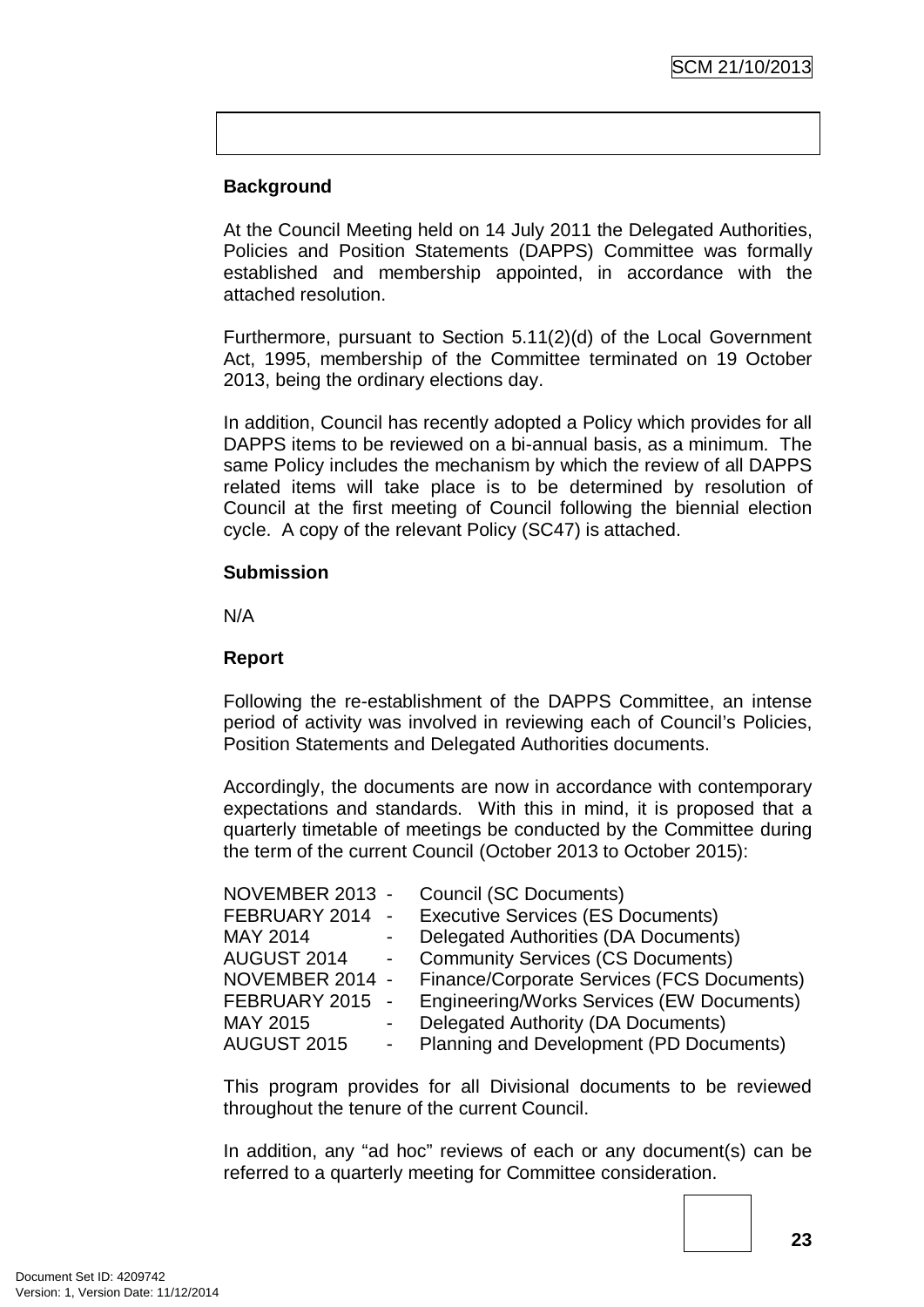### **Strategic Plan/Policy Implications**

### **Leading & Listening**

• A responsive, accountable and sustainable organisation.

#### **Budget/Financial Implications**

Additional costs will be incurred in the production of Committee documentation.

### **Legal Implications**

Sections 5.8 and 5.10 of the Local Government Act, 1995, refers.

### **Community Consultation**

N/A

### **Attachment(s)**

- 1. Terms of Reference.
- 2. Policy SC47 "Formal Introduction and Review of Council Policies, Position Statements & Delegated Authorities".
- 3. Resolution adopted at Ordinary Council Meeting held on 14 July 2011.

### **Advice to Proponent(s)/Submissioners**

N/A

### **Implications of Section 3.18(3) Local Government Act, 1995**

Nil.

# **9.11 (MINUTE NO 5162) (SCM 21/10/2013) - MEMBER REPRESENTATION TO THE SOUTHERN METROPOLITAN REGIONAL COUNCIL ('SMRC') (028/006) (M LITTLETON) (ATTACH)**

### **RECOMMENDATION**

That Council resolve to either:

- (1) re-appoint Clr Romano as its representative to the Southern Metropolitan Regional Council ("SMRC"); or
- (2) remove Clr Romano as its representative to the SMRC and appoint **Elected** Member) as its representative.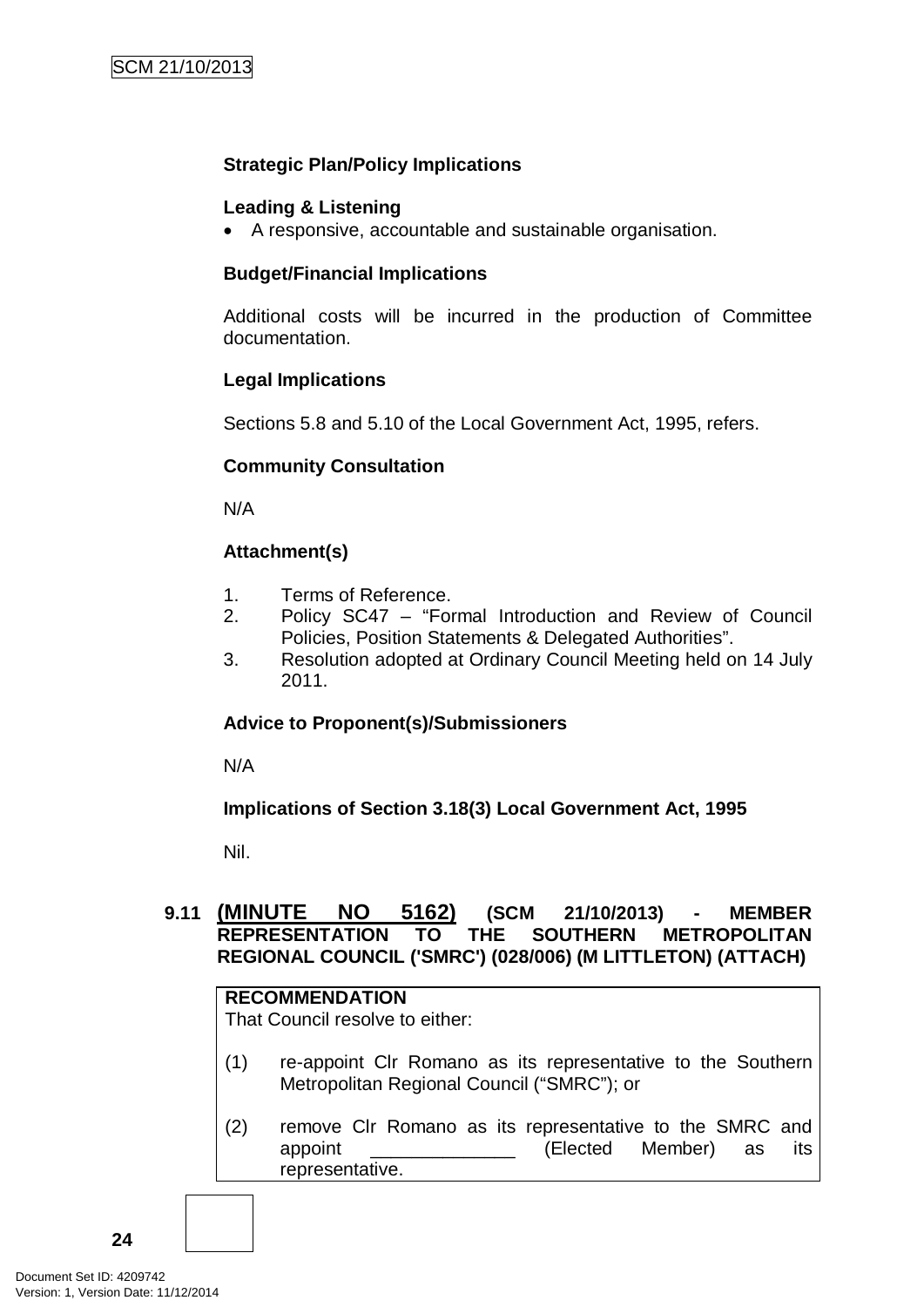### **COUNCIL DECISION** MOVED Clr L Smith SECONDED Clr P Eva that Council appoint Clr Lee-Anne Smith as its representative to the Southern Metropolitan Regional Council.

# **CARRIED 6/4**

### **Reason for Decision**

The tenure of Council's previous representative (former Clr Romano) has ceased following the 2013 elections at which he was not reelected. Therefore, it is necessary for a Council delegate to be appointed to the SMRC to ensure the interests of the City of Cockburn are maintained.

### **Background**

The SMRC is a Regional Council made up of the municipal districts of the City of Cockburn, City of Rockingham, City of Fremantle, Town of East Fremantle, City of Kwinana and City of Melville. It is formally constituted under the auspices of the Local Government Act 1995 and must comply with that legislation. It was established to plan, develop, coordinate and implement sustainable waste management solutions and greenhouse gas abatement programs with, and for, its 6 member Councils and their communities.

#### **Submission**

Seeking a City of Cockburn representative on the SMRC Council.

### **Report**

The advantages of the SMRC councils include:-

1. Opportunities in resource sharing and economies of scale – by working collectively. Council staff will share information and expertise and save time in developing possible future activities for implementation.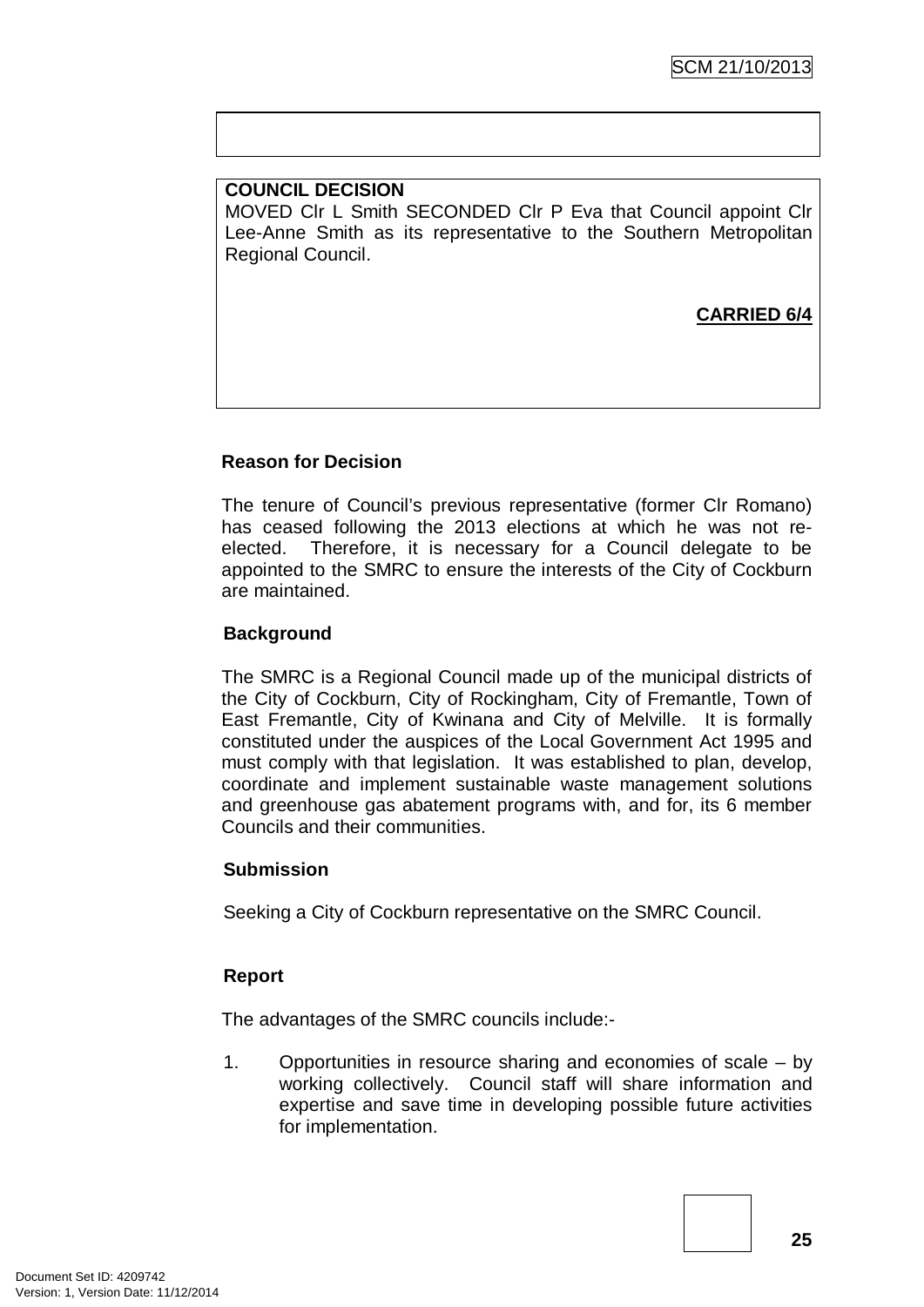- 2. SMRC Councils have demonstrated a collective approach works and these examples have provided a good working model.
- 3 Financial incentives by working together in developing joint initiatives. Councils can then apply for funding on a regional scale. This will provide greater opportunities to access large funding sources.

It is recommended that Council nominate an Elected Member as its representative on the SMRC Council.

#### **Structure**

The Southern Metropolitan Regional Council comprises of one delegate from each member local government with equal voting rights, except the Chairman who may exercise a second vote where the vote is a tie. The tenure of members of the Regional Council continues until the member ceases to be a member of the participating Council or until the member is removed by the participant Council.

The Regional Council meets 7 times per year, on the fourth Thursday of the month commencing at 5.00 p.m. Special meetings and Councillor briefing sessions may be held from time to time.

Standing Committees represented by regional councillors are:

- Audit Committee,
- Public Relations Committee
- CEO Remuneration Committee

Councillor's Annual Allowance Fee \$13,500

The 20013/14 Council meeting dates are shown in the attachment.

These meetings will all commence at 5.00 p.m. in the respective Council Chambers/Rooms.

### **Strategic Plan/Policy Implications**

#### **Environment & Sustainability**

- Community and businesses that are supported to reduce resource consumption, recycle and manage waste.
- Greenhouse gas emission and energy management objectives set, achieved and reported.

### **Budget/Financial Implications**

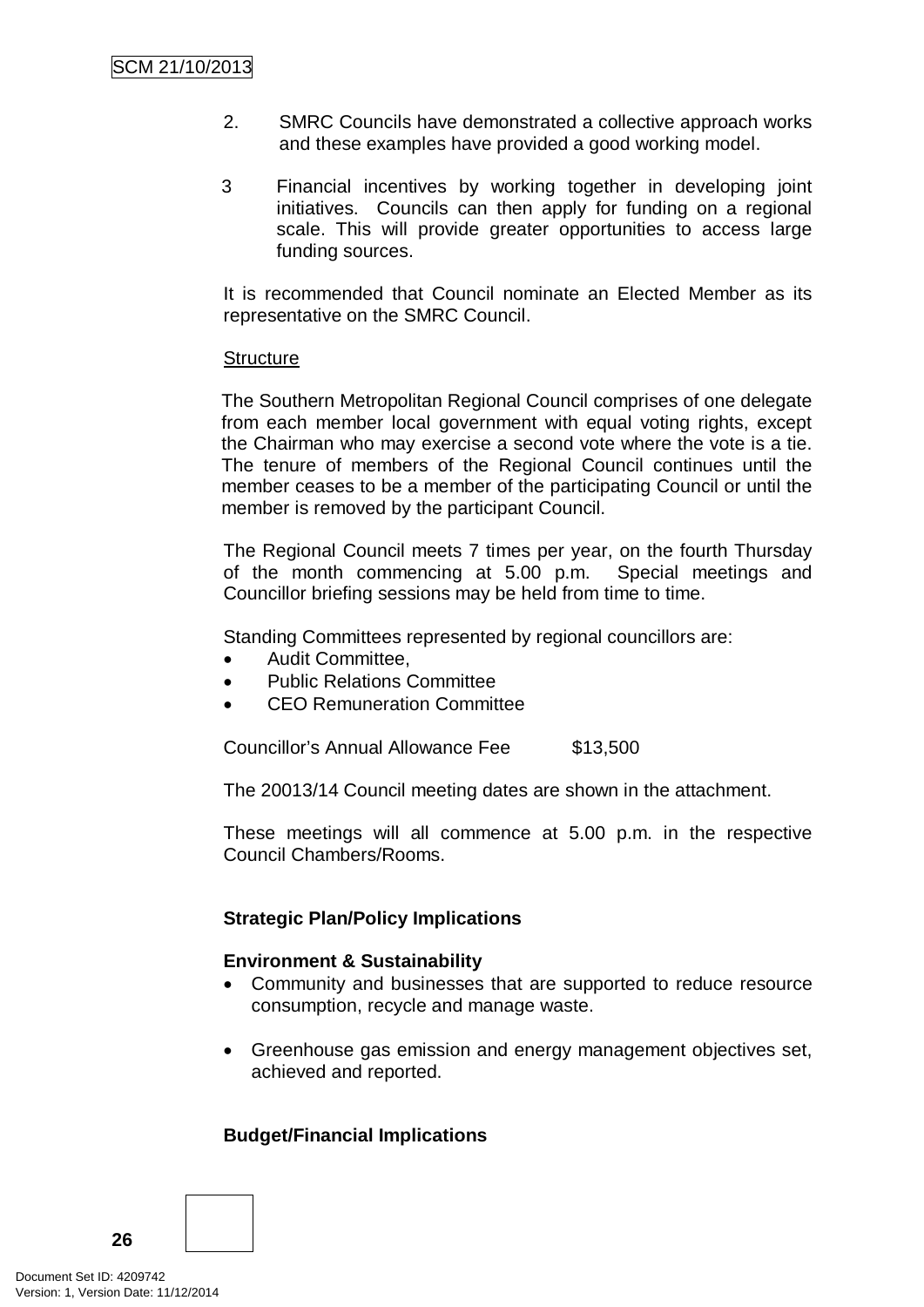The SMRC Council decisions impact on the City of Cockburn because their fees and charges are used as part of the equation to derive the annual service charge levied to ratepayers.

# **Legal Implications**

Local Government Act 1995.

### **Community Consultation**

N/A

# **Attachment(s)**

Correspondence from SMRC.

# **Advice to Proponent(s)/Submissioners**

N/A

**Implications of Section 3.18(3) Local Government Act, 1995**

Nil.

# **10. (MINUTE NO 5163) (SCM 21/10/2013) - RESOLUTION OF COMPLIANCE (SECTION 3.18(3), LOCAL GOVERNMENT ACT 1995)**

# **RECOMMENDATION**

That Council is satisfied that resolutions carried at this Meeting and applicable to items concerning Council provided services and facilities, are:-

- (1) integrated and co-ordinated, so far as practicable, with any provided by the Commonwealth, the State or any public body;
- (2) not duplicated, to an extent Council considers inappropriate, services or facilities as provided by the Commonwealth, the State or any other body or person, whether public or private; and
- (3) managed efficiently and effectively.

# **COUNCIL DECISION**

MOVED Clr S Pratt SECONDED Clr S Portelli that the recommendation be adopted.

# **CARRIED 10/0**